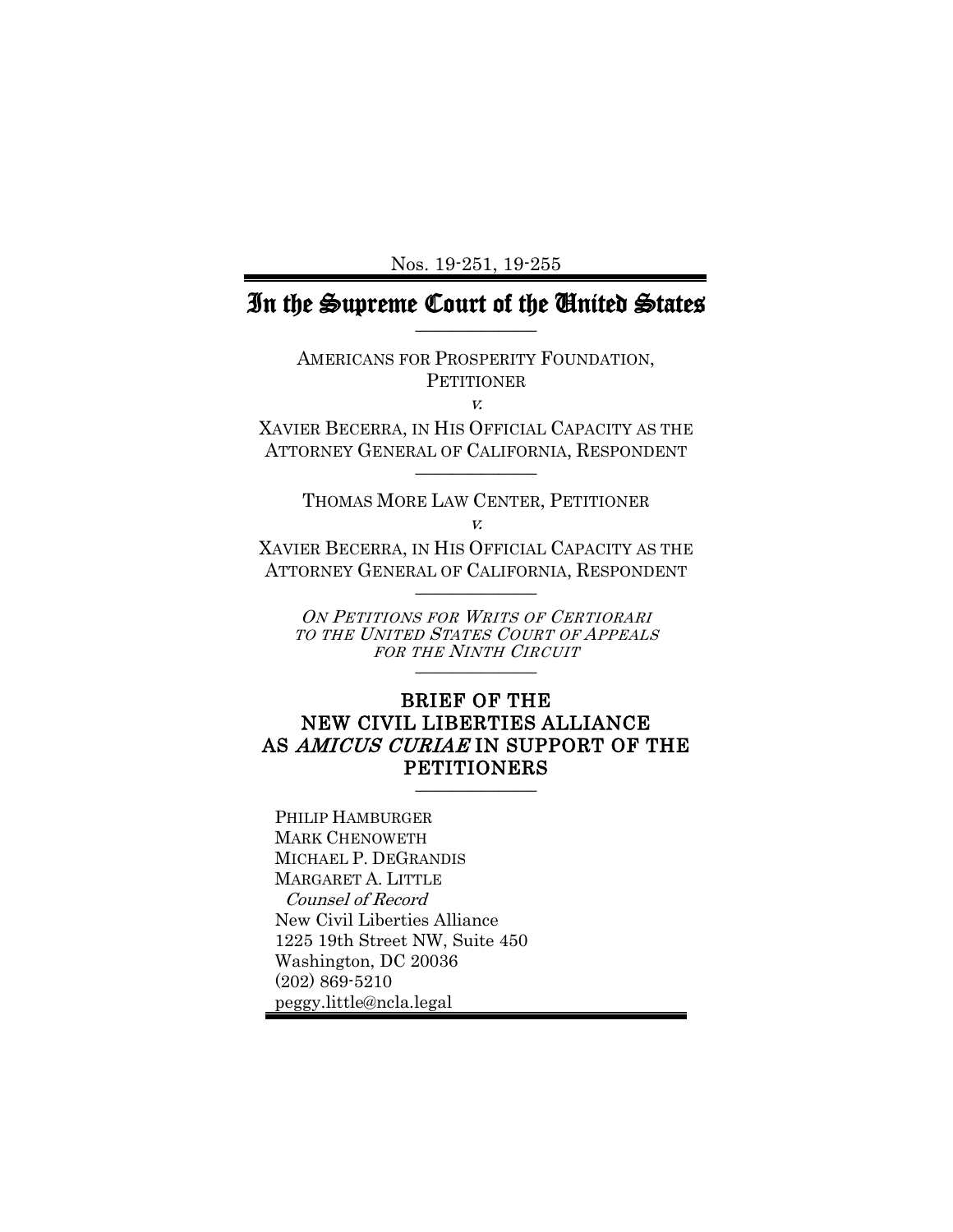#### **QUESTION PRESENTED**

<span id="page-1-0"></span>In the landmark civil rights case *NAACP v. Alabama ex rel. Patterson*, the Supreme Court denied a state attorney general's purportedly legitimate efforts to procure the local NAACP's membership list. In so doing, it acknowledged the right to privacy in exercising the freedom of association—a birthright cherished by all Americans ever since. The Court further recognized that the right to associational privacy is all the more crucial to those who face harassment and intimidation simply because they belong to a group with whom they share unpopular minority opinions.

The question presented in this case is whether the holding of *NAACP v. Alabama ex rel. Patterson* will be applied to modern state attorneys-general who compel disclosure of supporter lists of unpopular organizations without articulating a substantial state interest in obtaining the information. That is, does this hardwon, bedrock civil rights era precedent still protect the vital relationship between the freedom to associate and privacy in one's associations?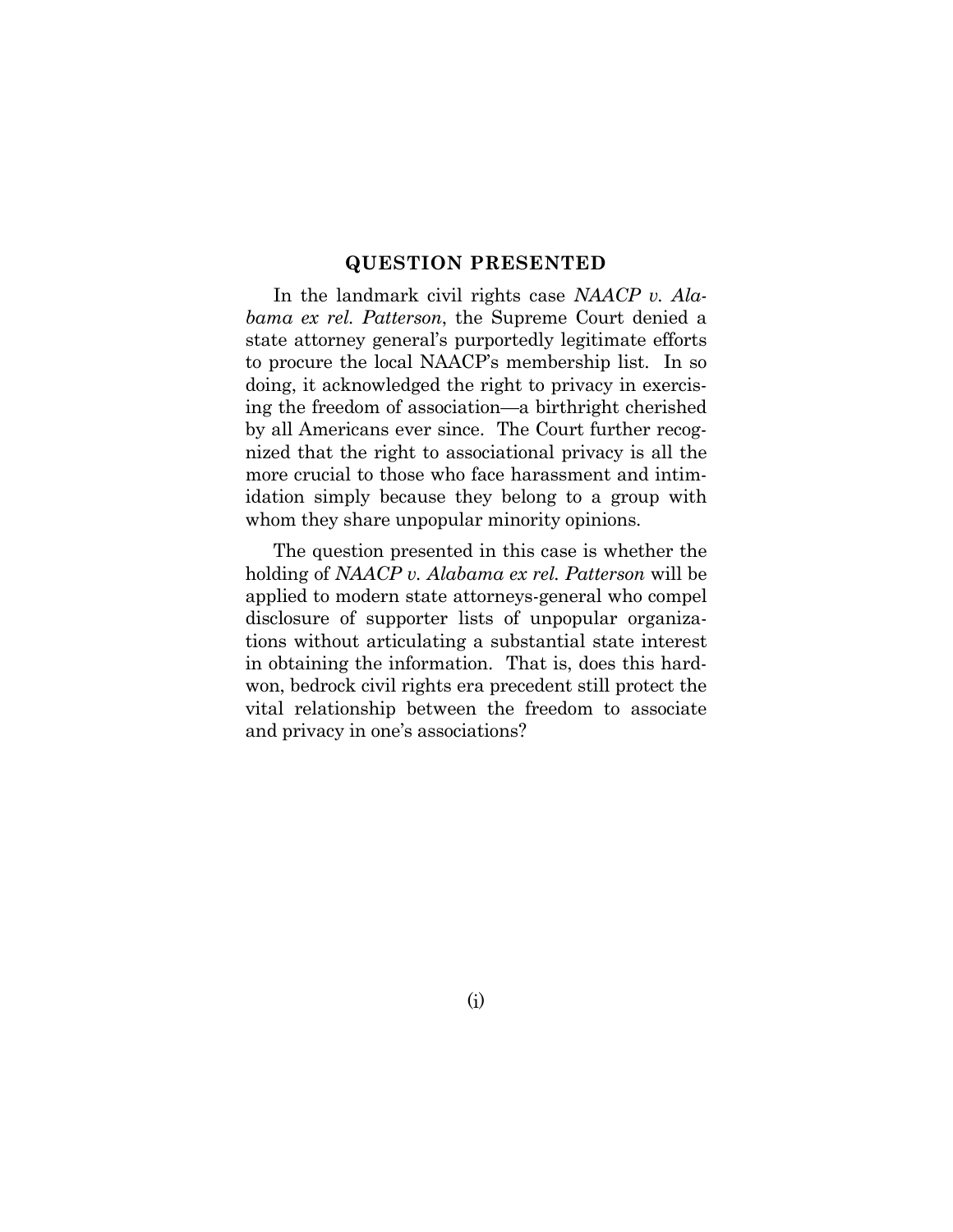# **TABLE OF CONTENTS**

<span id="page-2-0"></span>

| I. The Ninth Circuit's Opinion Is                                                                                                                                                                                                                                                                                 |  |
|-------------------------------------------------------------------------------------------------------------------------------------------------------------------------------------------------------------------------------------------------------------------------------------------------------------------|--|
| Inconsistent with the Robust                                                                                                                                                                                                                                                                                      |  |
| Constitutional Protections for Civil                                                                                                                                                                                                                                                                              |  |
| Liberties the Supreme Court Articulated                                                                                                                                                                                                                                                                           |  |
|                                                                                                                                                                                                                                                                                                                   |  |
| A. The NAACP v. Alabama Test Protects                                                                                                                                                                                                                                                                             |  |
| Supporter Lists to Ensure Freedom                                                                                                                                                                                                                                                                                 |  |
|                                                                                                                                                                                                                                                                                                                   |  |
| B. The Ninth Circuit's "Exacting                                                                                                                                                                                                                                                                                  |  |
| Scrutiny" Standard Is Inconsistent                                                                                                                                                                                                                                                                                |  |
| with <i>NAACP</i> and Constitutionally                                                                                                                                                                                                                                                                            |  |
|                                                                                                                                                                                                                                                                                                                   |  |
| C. <i>NAACP</i> 's Holding and Analysis Apply<br>to All Circumstances of Potential                                                                                                                                                                                                                                |  |
| Retribution for Exercising Freedom of                                                                                                                                                                                                                                                                             |  |
|                                                                                                                                                                                                                                                                                                                   |  |
| II. The Ninth Circuit's Opinion Erodes                                                                                                                                                                                                                                                                            |  |
| Protections for Minority Opinions 19                                                                                                                                                                                                                                                                              |  |
| A. The Administrative State Has Gutted                                                                                                                                                                                                                                                                            |  |
| Much of the Constitution's Structural                                                                                                                                                                                                                                                                             |  |
| and Textual Protections for Minority                                                                                                                                                                                                                                                                              |  |
|                                                                                                                                                                                                                                                                                                                   |  |
| $\mathcal{L}$ and $\mathcal{L}$ and $\mathcal{L}$ and $\mathcal{L}$ and $\mathcal{L}$ and $\mathcal{L}$ and $\mathcal{L}$ and $\mathcal{L}$ and $\mathcal{L}$ and $\mathcal{L}$ and $\mathcal{L}$ and $\mathcal{L}$ and $\mathcal{L}$ and $\mathcal{L}$ and $\mathcal{L}$ and $\mathcal{L}$ and $\mathcal{L}$ and |  |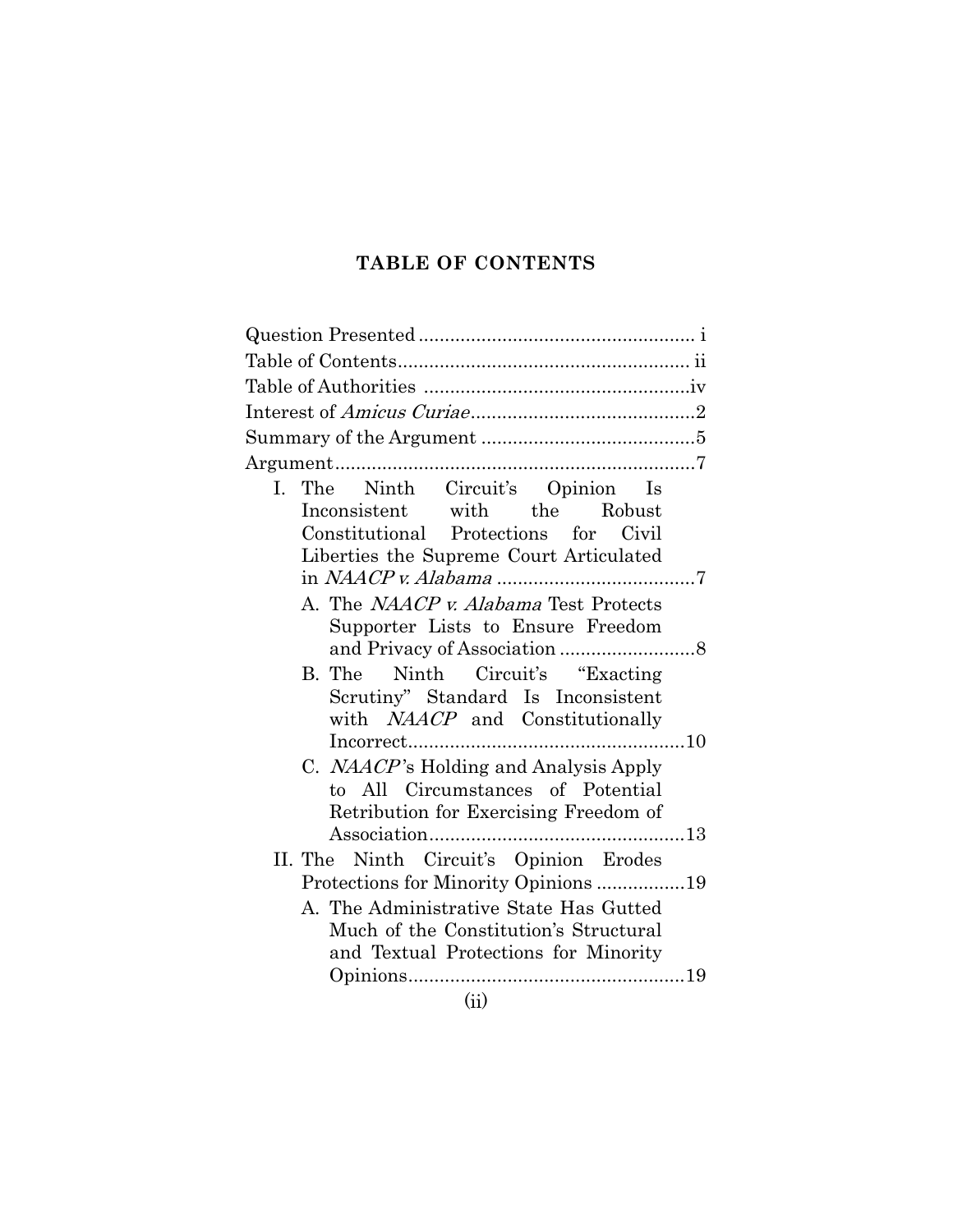| B. The Ninth Circuit's Opinion             |  |
|--------------------------------------------|--|
| Jeopardizes Protections for Minority       |  |
| Opinions by Undermining First              |  |
| Amendment Civil Liberties20                |  |
| C. NAACP v. Alabama's Holding Should       |  |
| Be Reaffirmed to Restore Freedoms of       |  |
|                                            |  |
| III. The Ninth Circuit's Opinion Threatens |  |
| the Religious Freedom of Those Who         |  |
| Wish to Practice Anonymous Charitable      |  |
|                                            |  |
| IV. The California Attorney General Lacks  |  |
| the Authority under California Law to      |  |
| Demand Charities' IRS Form 990             |  |
|                                            |  |
| A. The Attorney General Has Neither        |  |
| the Statutory Nor Regulatory               |  |
| Authority to Demand Charities' Form        |  |
|                                            |  |
| B. The Attorney General's Unlawful         |  |
| Demand Violates California's               |  |
| Separation of Powers Doctrine25            |  |
|                                            |  |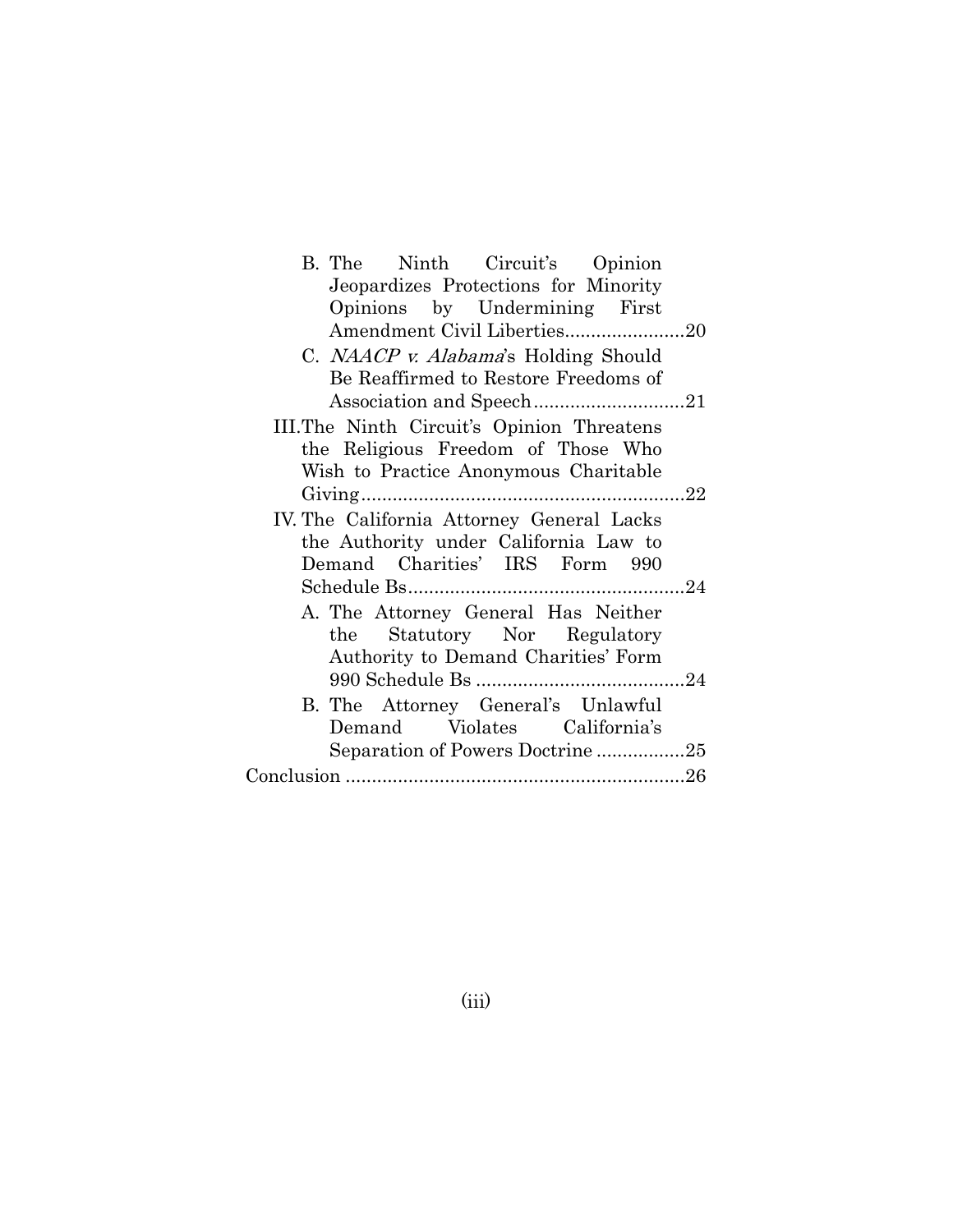## **TABLE OF AUTHORITIES**

### <span id="page-4-0"></span>Cases

| Ams. for Prosperity Found. v. Becerra, 903 F.3d      |
|------------------------------------------------------|
|                                                      |
| Citizens United v. FEC, 558 U.S. 310 (2010) 6        |
| Citizens United v. Schneiderman, 882 F.3d 374        |
|                                                      |
|                                                      |
| NAACP v. Alabama ex rel. Patterson, Attorney         |
|                                                      |
| Armistead v. State Personnel Bd., 583 P.2d 744       |
|                                                      |
| Coastside Fishing Club v. Cal. Res. Agency, 158      |
|                                                      |
| <i>Engelmann v. State Bd. of Educ.</i> , 2 Cal. App. |
|                                                      |
| State Water Res. Control Bd. v. Office of Admin.     |
| <i>Law</i> , 12 Cal. App. 4th 697, 702 (1993)19, 24  |
|                                                      |

## Statutes

Cal. Gov't Code § 11340.5(a) ..................................... 24

# Constitutional Provisions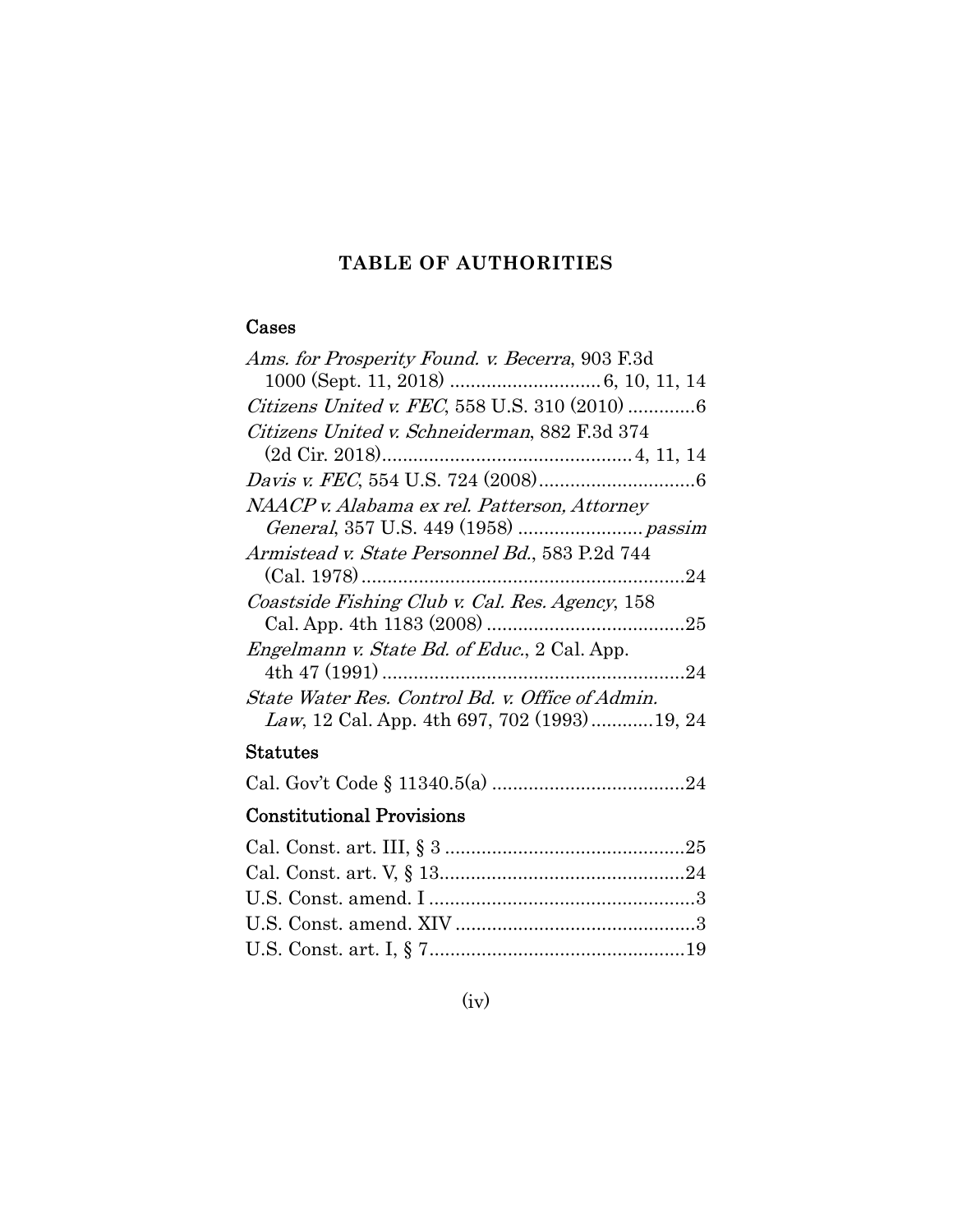# Other Authorities

| Harold J. Brumm and Dale O. Cloninger,             |  |
|----------------------------------------------------|--|
| Perceived Risk of Punishment and the               |  |
| Commission of Homicides: A Covariance              |  |
| Structure Analysis, 31 J. Econ. Behavior &         |  |
|                                                    |  |
| Maynard L. Erickson, Jack P. Gibbs, and Gary       |  |
| F. Jensen, <i>The Deterrence Doctrine and the</i>  |  |
| Perceived Certainty of Legal Punishments, 42       |  |
|                                                    |  |
| Todd David Peterson, <i>Procedural Checks: How</i> |  |
| the Constitution (and Congress) Control the        |  |
| Power of the Three Branches, 13 Duke J.            |  |
| Const. Law & Pub. Pol'y 109, 247-48 (2017) 19      |  |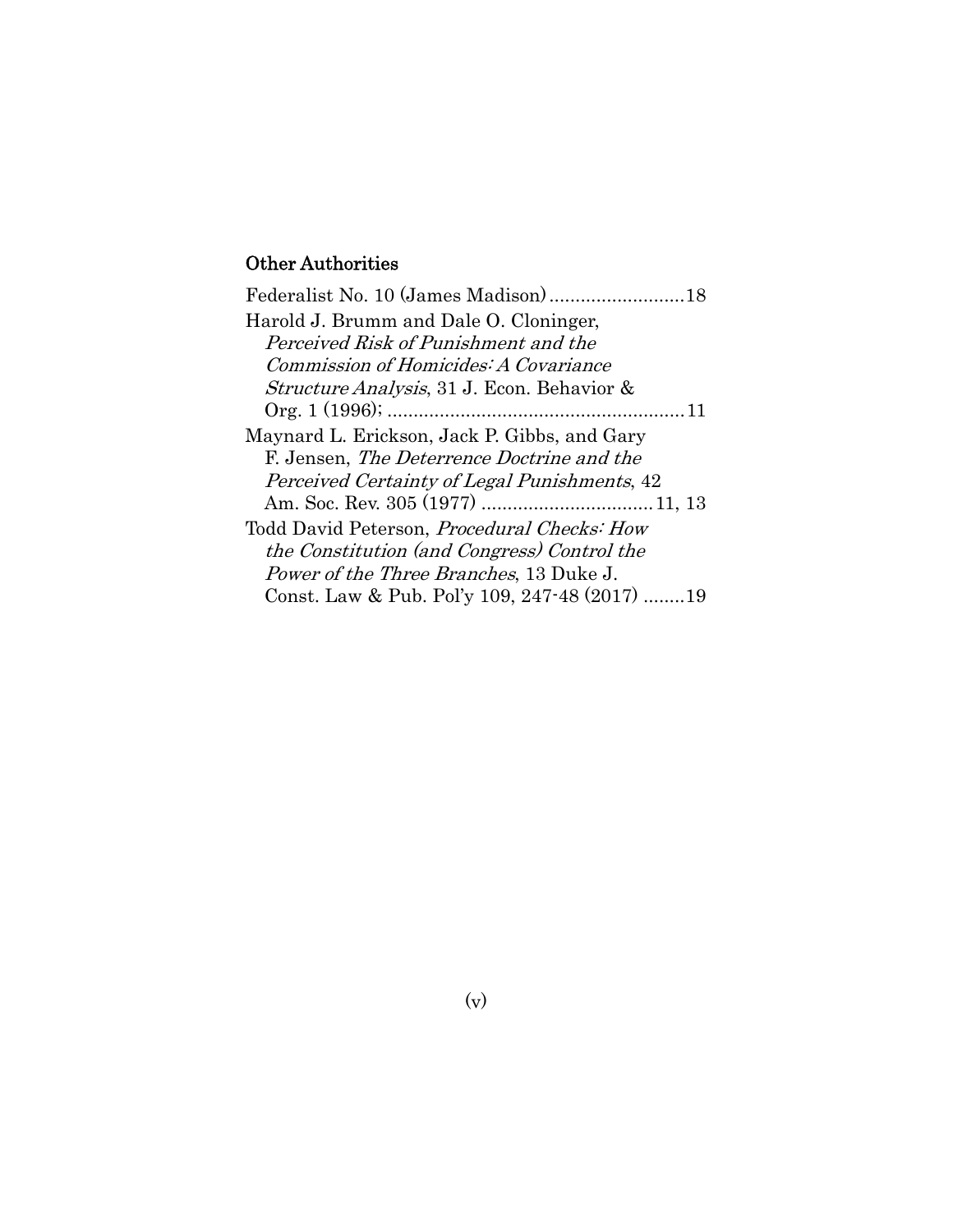## In the Supreme Court of the United States

AMERICANS FOR PROSPERITY FOUNDATION, **PETITIONER** 

v.

XAVIER BECERRA, IN HIS OFFICIAL CAPACITY AS THE ATTORNEY GENERAL OF CALIFORNIA, RESPONDENT  $\frac{1}{2}$ 

THOMAS MORE LAW CENTER, PETITIONER  $\overline{V}$ 

XAVIER BECERRA, IN HIS OFFICIAL CAPACITY AS THE ATTORNEY GENERAL OF CALIFORNIA, RESPONDENT  $\frac{1}{2}$ 

ON PETITIONS FOR WRITS OF CERTIORARI TO THE UNITED STATES COURT OF APPEALS FOR THE NINTH CIRCUIT \_\_\_\_\_\_\_\_\_\_\_\_\_

### BRIEF OF THE NEW CIVIL LIBERTIES ALLIANCE AS AMICUS CURIAE IN SUPPORT OF THE PETITIONERS

### INTEREST OF AMICUS CURIAE<sup>1</sup>

<span id="page-6-0"></span>The New Civil Liberties Alliance (NCLA) is a nonprofit civil rights organization and public-interest law

<span id="page-6-1"></span>1 All parties were timely notified and consented to the filing of this brief. No counsel for a party authored any part of this brief. No one other than the amicus curiae, its members, or its counsel financed the preparation or submission of this brief.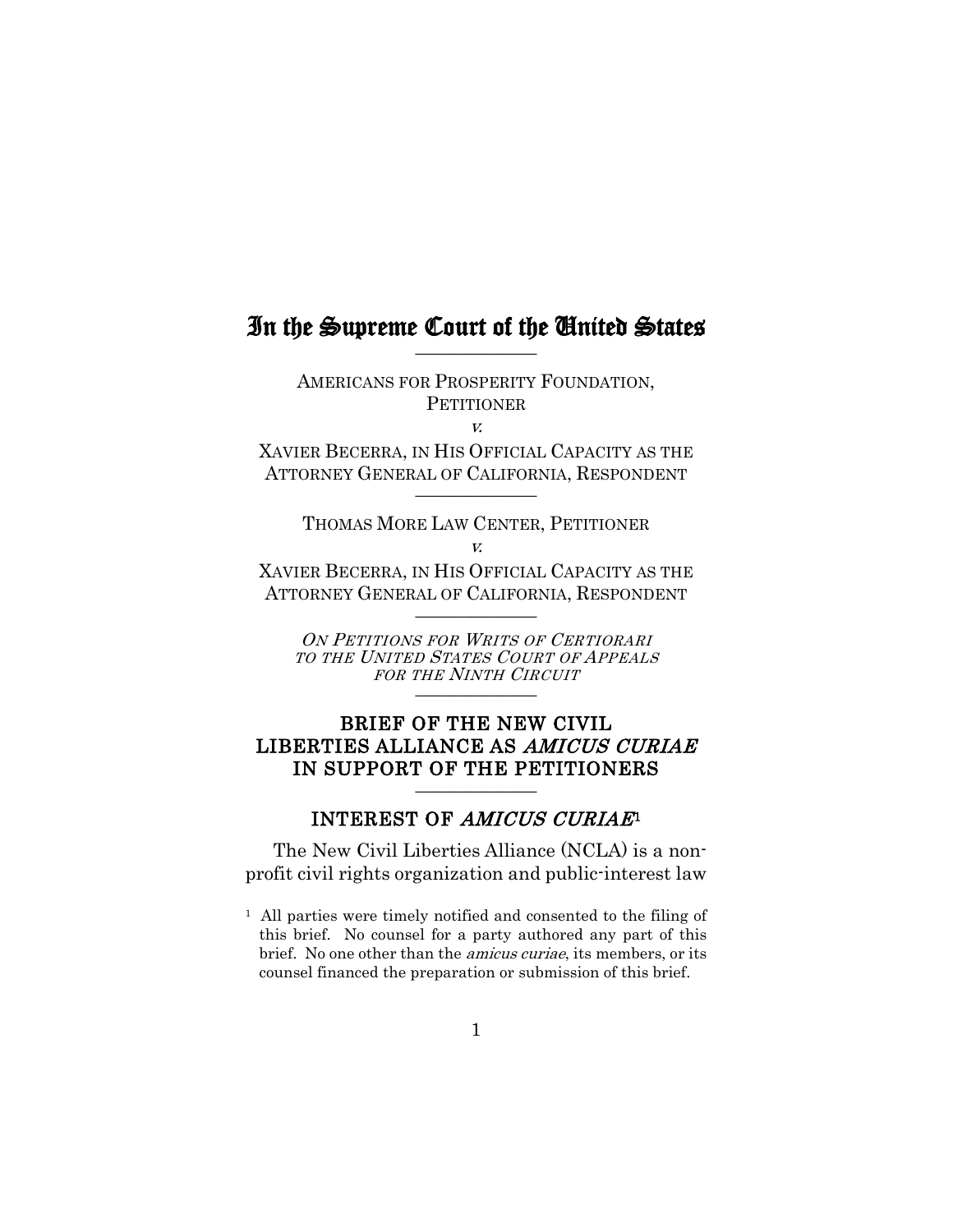firm devoted to defending constitutional freedoms against systemic threats, including attacks by administrative agencies and state attorneys-general on due process, jury rights, freedom of speech and association, and other civil liberties. We uphold these constitutional rights on behalf of all Americans, of all backgrounds and beliefs, through original litigation, occasional amicus curiae briefs, and other advocacy.

The "new civil liberties" of the organization's name include rights at least as old as the U.S. Constitution itself, such as freedom of association and the right to be tried in front of an impartial and independent judge. However, these selfsame civil rights are also "new"—and in dire need of renewed vindication—precisely because state attorneys-general and other executive branch entities have arrogated legislative power unto themselves and failed to respect vital civil liberties in the process. NCLA therefore aims to defend civil liberties—primarily by asserting constitutional constraints on administrative and executive actors, including state attorneys-general.

NCLA supports the petition for certiorari—the first amicus brief NCLA has filed at the certiorari stage—because the question presented implicates the legacy of an irreplaceable civil rights era precedent. NCLA is particularly disturbed that a state attorney general, without authority from an act of the state legislature, has invented a new, binding obligation on charities in the State of California. Requiring these groups to turn over a list of their major supporters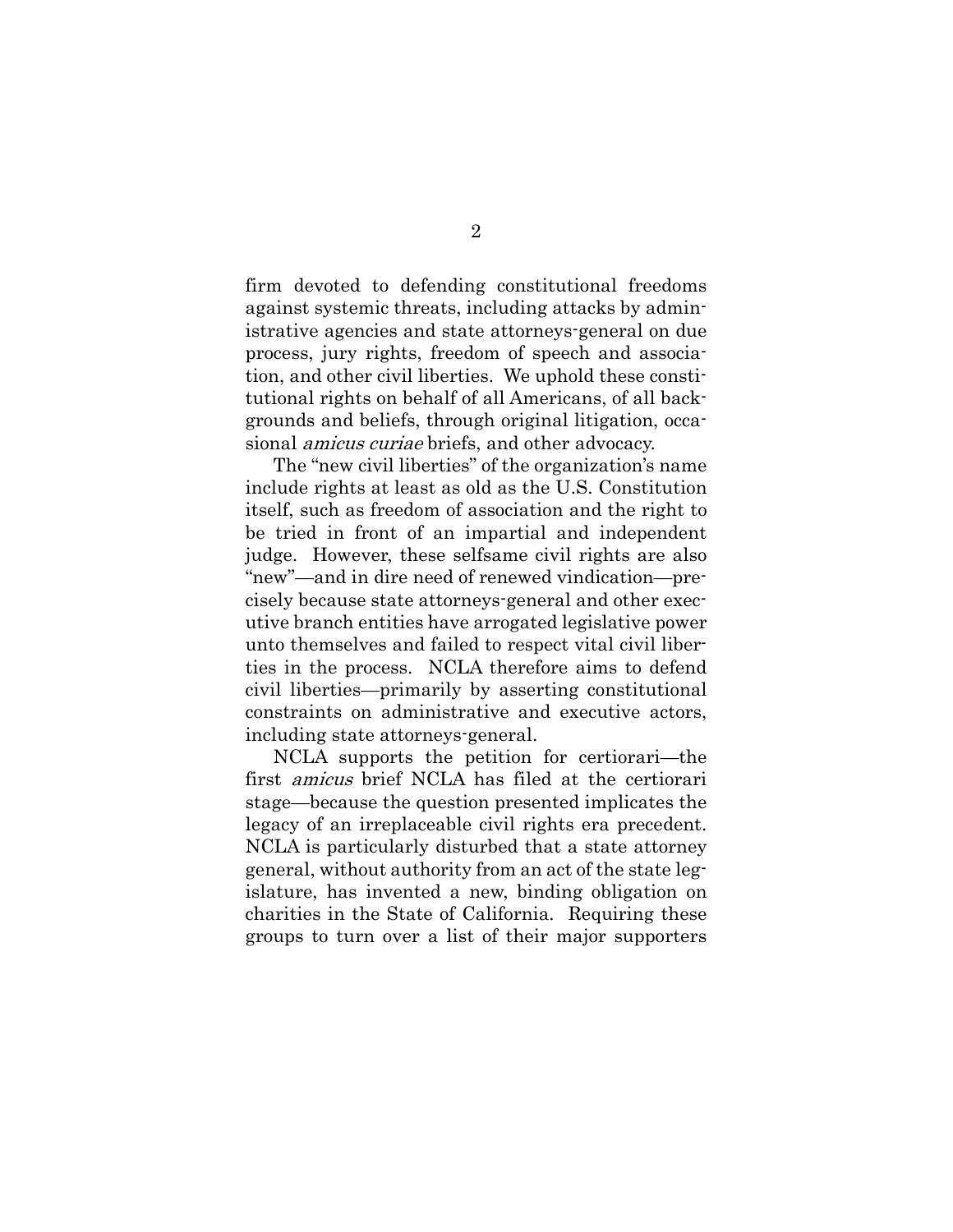when they solicit donations for their various charitable endeavors violates the First Amendment of the United States Constitution as applied to the states under the Fourteenth Amendment.

Justice Harlan, joined by a unanimous Supreme Court, proclaimed the right of associational anonymity in the landmark civil rights case of NAACP v. Alabama ex rel. Patterson, Attorney General, 357 U.S. 449 (1958). The giants of jurisprudence who recognized the vital need for unpopular minority organizations of all stripes to conduct their lawful private activities freely without pretextual oversight by, or suspicionless disclosures to, a state attorney general would be dismayed if today's judges were to reverse that hard-won civil liberty.

NCLA's principal interest as a civil rights organization participating in this litigation is to vindicate the associational freedom and anonymity principles enunciated in *NAACP v. Alabama ex rel. Patterson.* When a state attorney general establishes a disclosure requirement via administrative fiat, when he can "insist on a list" without any legislative authority, it shifts lawmaking from elected legislators to California's executive branch. Worse yet, it turns back the clock to the pre-civil rights era when dissident organizations labored at the mercy and sufferance of hostile state attorneys-general.

NCLA is a relatively new  $501(c)(3)$  organization. We have not yet seen fit to solicit contributions in California and we will not be likely to do so in the future, if the Court validates this law's intrusive disclosure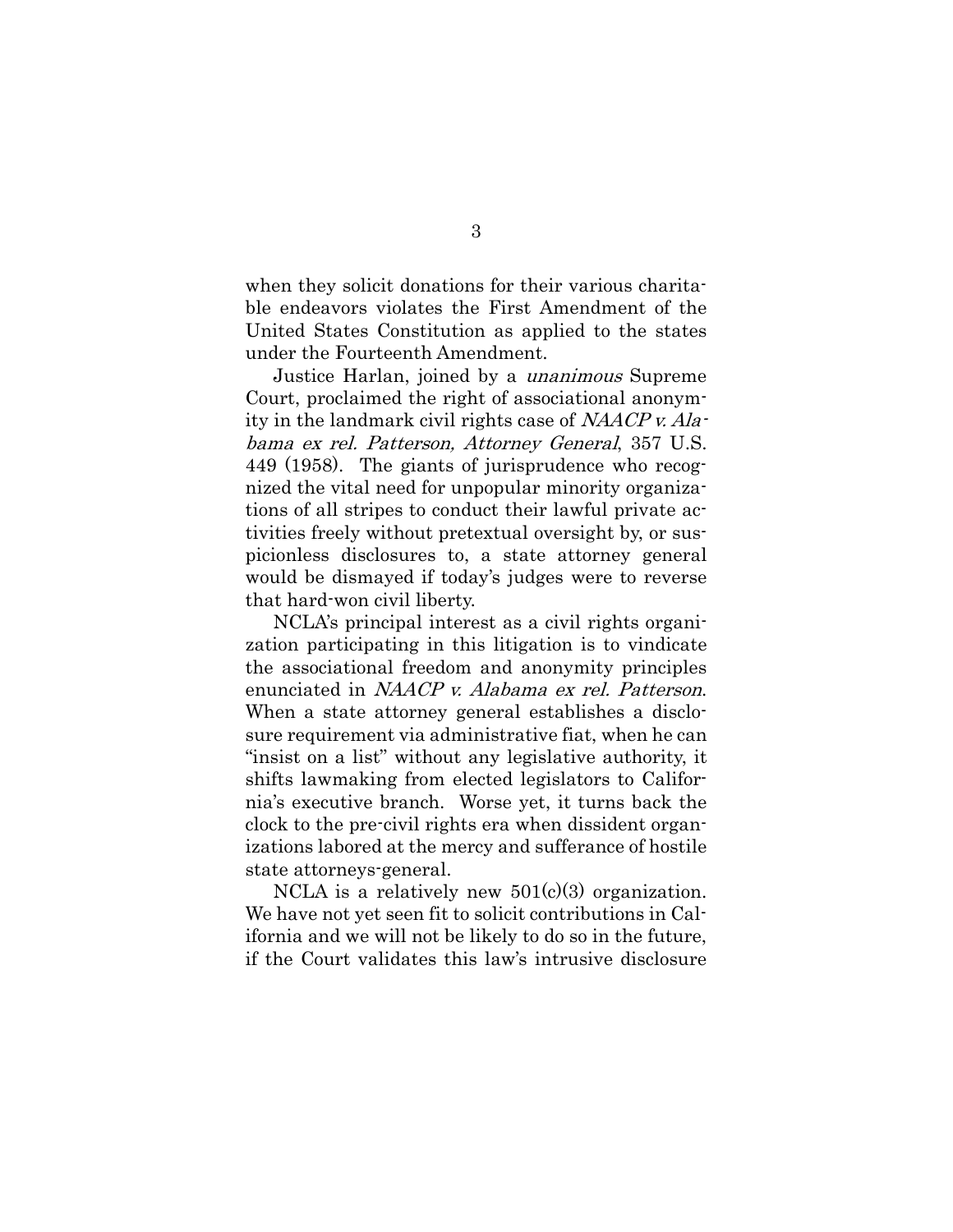regime. It would be unfair to any of NCLA's donors from outside California who desire anonymity—and who have a limited ability to influence an attorney general for whom they cannot vote—for the organization to subject them to California's disclosure regime, which the U.S. Court of Appeals for the Second Circuit has called out for its "systematic incompetence in keeping donor lists confidential." Citizens United v. Schneiderman, 882 F.3d 374, 384 (2d Cir. 2018).

Success in this litigation would allow NCLA to solicit contributions in California without jeopardizing the anonymity of any donors who desire it. NCLA has no way to know whether donations to our group would ever be controversial or attract reprisals, but we stand up for the rights of free association and expression for all groups—popular and unpopular alike. NCLA ardently hopes that this Court will grant the writs of certiorari, reverse the Ninth Circuit, and reaffirm our nation's commitment to the bedrock civil rights legacy of NAACP v. Alabama, rather than the unconstitutionally intrusive balancing test contrived by the Ninth Circuit.

#### SUMMARY OF THE ARGUMENT

<span id="page-9-0"></span>The Ninth Circuit refused to require the Attorney General to show that his ad hoc demand for charities' IRS Form 990 Schedule Bs was narrowly tailored to advance the government's purported law enforcement interests, thereby dramatically departing from 60 years of controlling civil rights precedent established by this Court. See Ams. for Prosperity Found. (AFPF) Pet. for Writ of Cert., at 1 (Aug. 26, 2019) and Thomas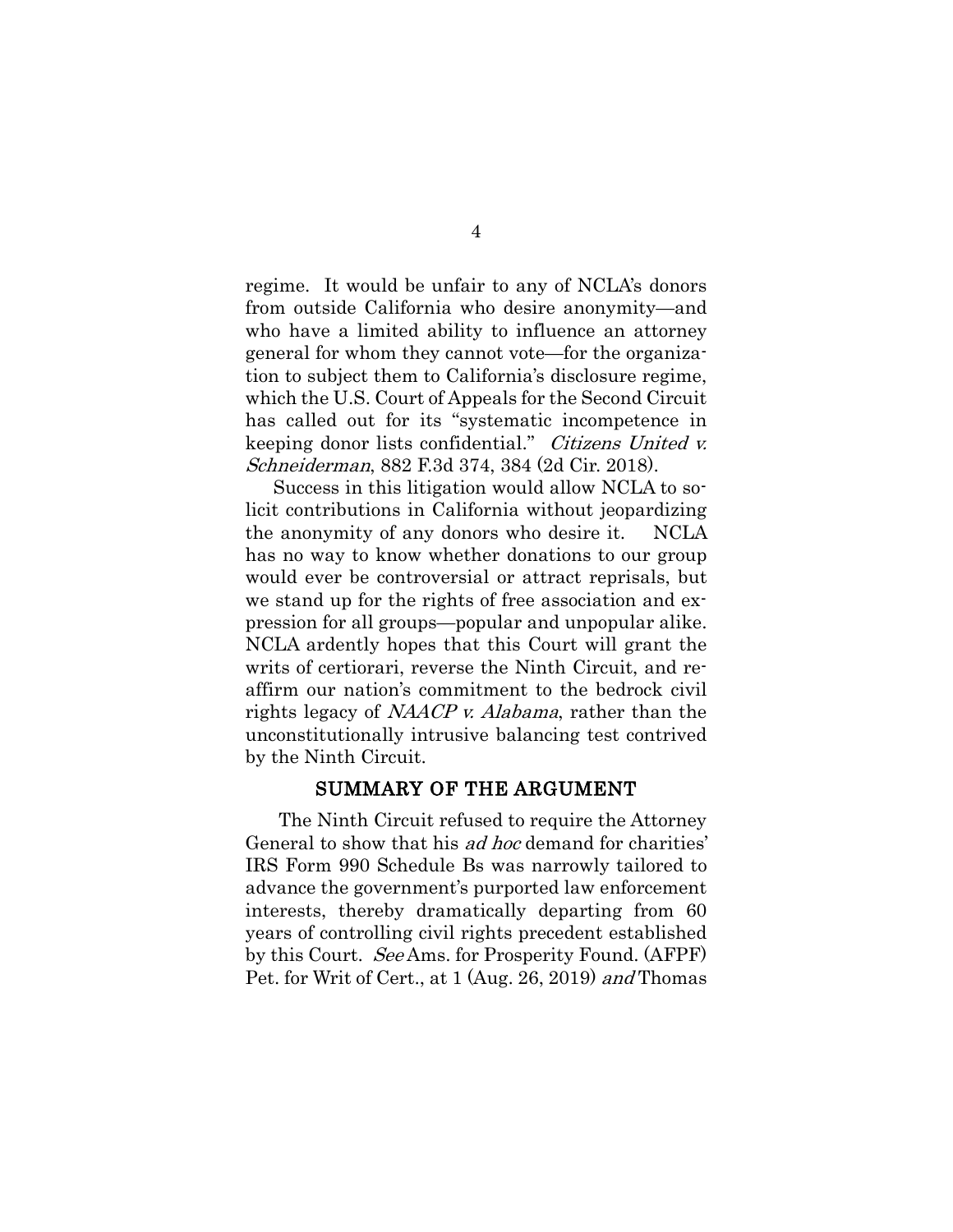More Law Ctr. (Thomas More) Pet. for Writ of Cert., at 14 (Aug. 26, 2019). The Supreme Court should make it abundantly clear that NAACP still supplies the definitive authority on First Amendment jurisprudence in this area, for four principal reasons.

First, this Court should be alarmed that the California Attorney General is so openly flouting the constitutional protections for privacy and associational freedom recognized by the Supreme Court in NAACP v. Alabama. When the Supreme Court famously held that Alabama Attorney General John Patterson could not compel the NAACP to produce its membership list, the justices applied a simple rule that bears no resemblance to the loose and indeterminate balancing test dubbed "exacting scrutiny" by the opinion below. See NAACP v. Alabama ex rel. Patterson, Attorney General, 357 U.S. 449, 466 (1958).

The *NAACP* Court first observed that the NAACP's members had been subjected to harassment when their membership had been revealed in the past. That *alone* was enough to show that disclosure to the state attorney general could deter people from joining the organization. See id. at 462–63. Then the Court considered Alabama's purported "interest" in obtaining the membership list—to determine whether the NAACP was violating the state's foreign corporation registration statute by conducting "intrastate business"—and held that the state's demand for the membership list had no "substantial bearing" to this putative state interest. Id. at 464.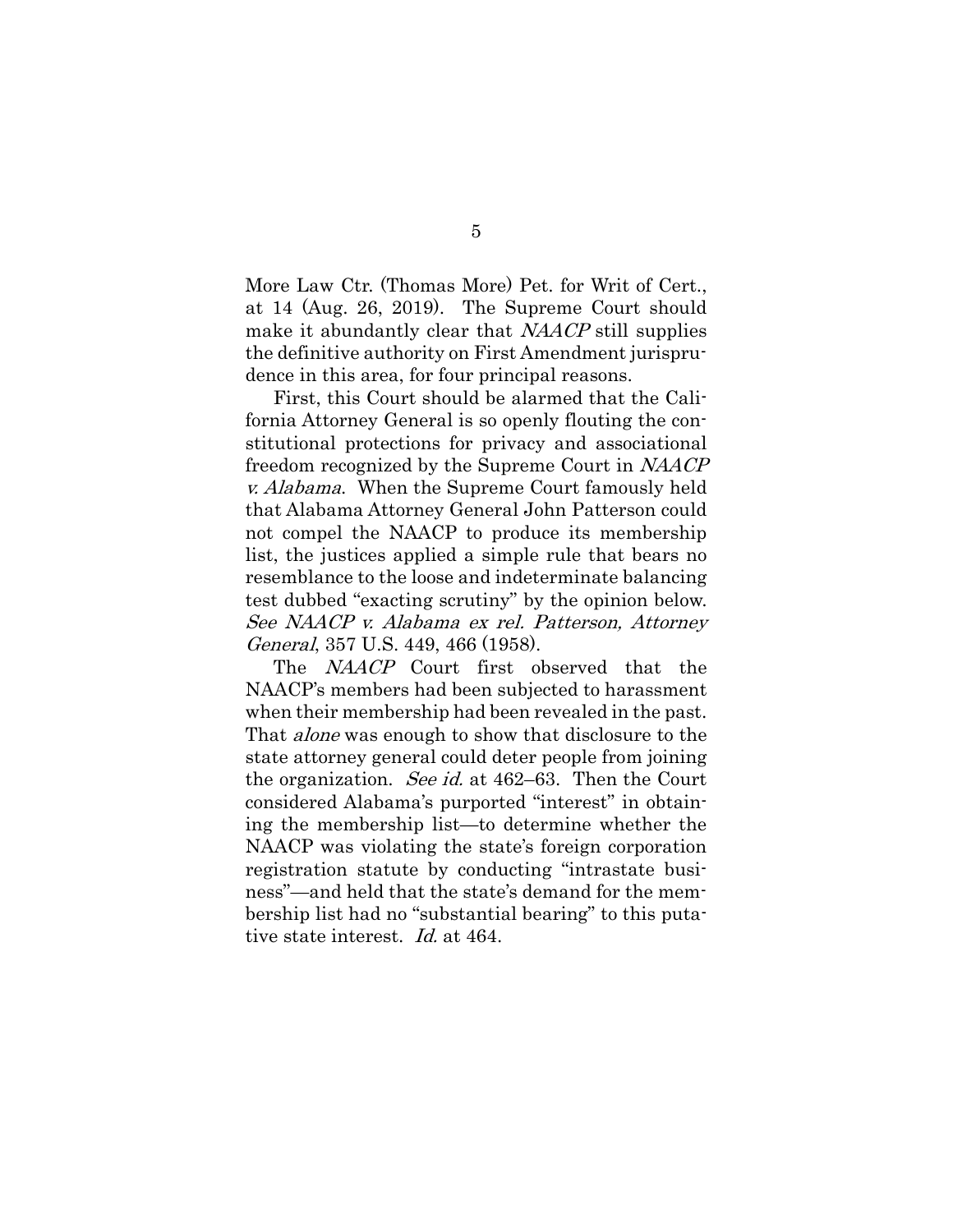The Ninth Circuit has replaced the straightforward *NAACP* test with a vague and jargon-riddled "exacting scrutiny" standard that offers little protection to unpopular minorities. See Ams. for Prosperity Found. v. Becerra, 903 F.3d 1000, 1008 (Sept. 11, 2018). There is nothing at all "exacting" about the panel's standard of review. Instead of applying NAACP, the court borrowed a gestalt balancing test from cases involving compelled disclosures in the field of election law. See id. (holding that the "exacting scrutiny" standard "requires a substantial relation between the disclosure requirement and a sufficiently important governmental interest" and that "the strength of the governmental interest must reflect the seriousness of the actual burden on First Amendment rights.") (quoting *Citizens United v. FEC*, 558 U.S. 310, 366–67 (2010) and Davis v. FEC, 554 U.S. 724, 744 (2008)) (internal quotations omitted). This approach finds no support in the NAACP opinion, which the Ninth Circuit was bound to follow as direct, onpoint authority.

Second, the Ninth Circuit's decision erodes constitutional protections for political minorities. Many of the Constitution's structural provisions and guarantees of rights are designed to safeguard minorities and unpopular minority opinions. But these protections lose much of their value when courts fail to protect dissident organizations from compelled disclosure-decrees that intimidate charities' supporters.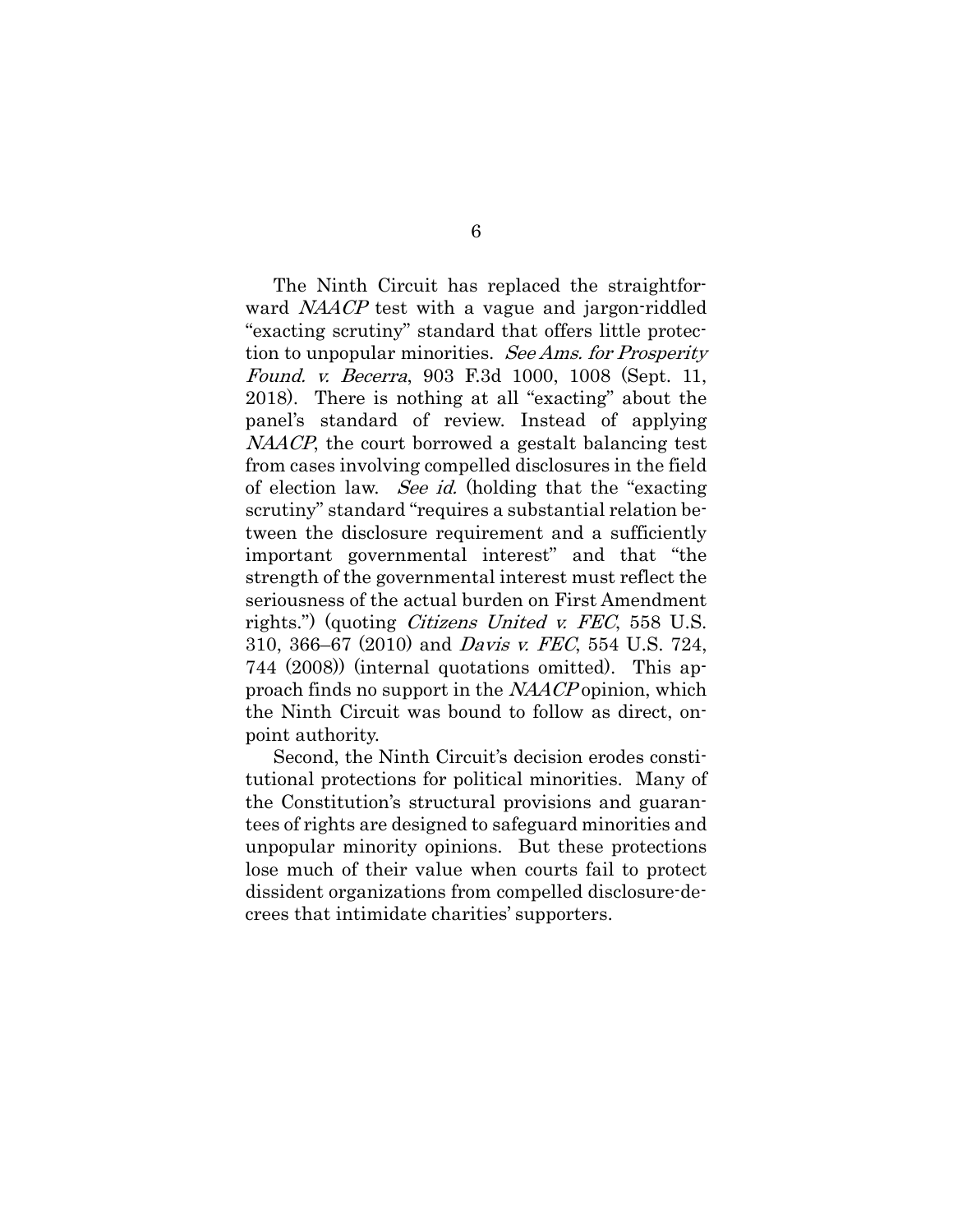Third, the opinion below impinges on the religious freedom of donors who want to give anonymously in accordance with the teachings of their religion.

And finally, the Ninth Circuit ignored the ineluctable truth that the Attorney General lacked the statutory power to demand charities' Schedule Bs at all. By permitting his regulation-by-fiat, the Court would facilitate his subversion of both the California Constitution and the United States Constitution.

#### ARGUMENT

### <span id="page-12-1"></span><span id="page-12-0"></span>I. THE NINTH CIRCUIT'S OPINION IS INCONSISTENT WITH THE ROBUST CONSTITUTIONAL PROTECTIONS FOR CIVIL LIBERTIES THE SUPREME COURT ARTICULATED IN NAACP V. ALABAMA

NAACP v. Alabama ex rel. Patterson is one of the canonical rulings of the civil rights era. It protects the rights of all dissident organizations to keep their supporter lists private from prying government officials.  $NAACP$ 's holding is not limited to organizations that promote the cause of racial equality—it extends equally to other organizations whose beliefs may provoke hostility and opposition, or whose supporters could be deterred from affiliating absent assurances of privacy and confidentiality.

### <span id="page-12-2"></span>A. The *NAACP v. Alabama* Test Protects Supporter Lists to Ensure Freedom and Privacy of Association

This Court, in one of its finest hours, acknowledged the truth of the "vital relationship between freedom to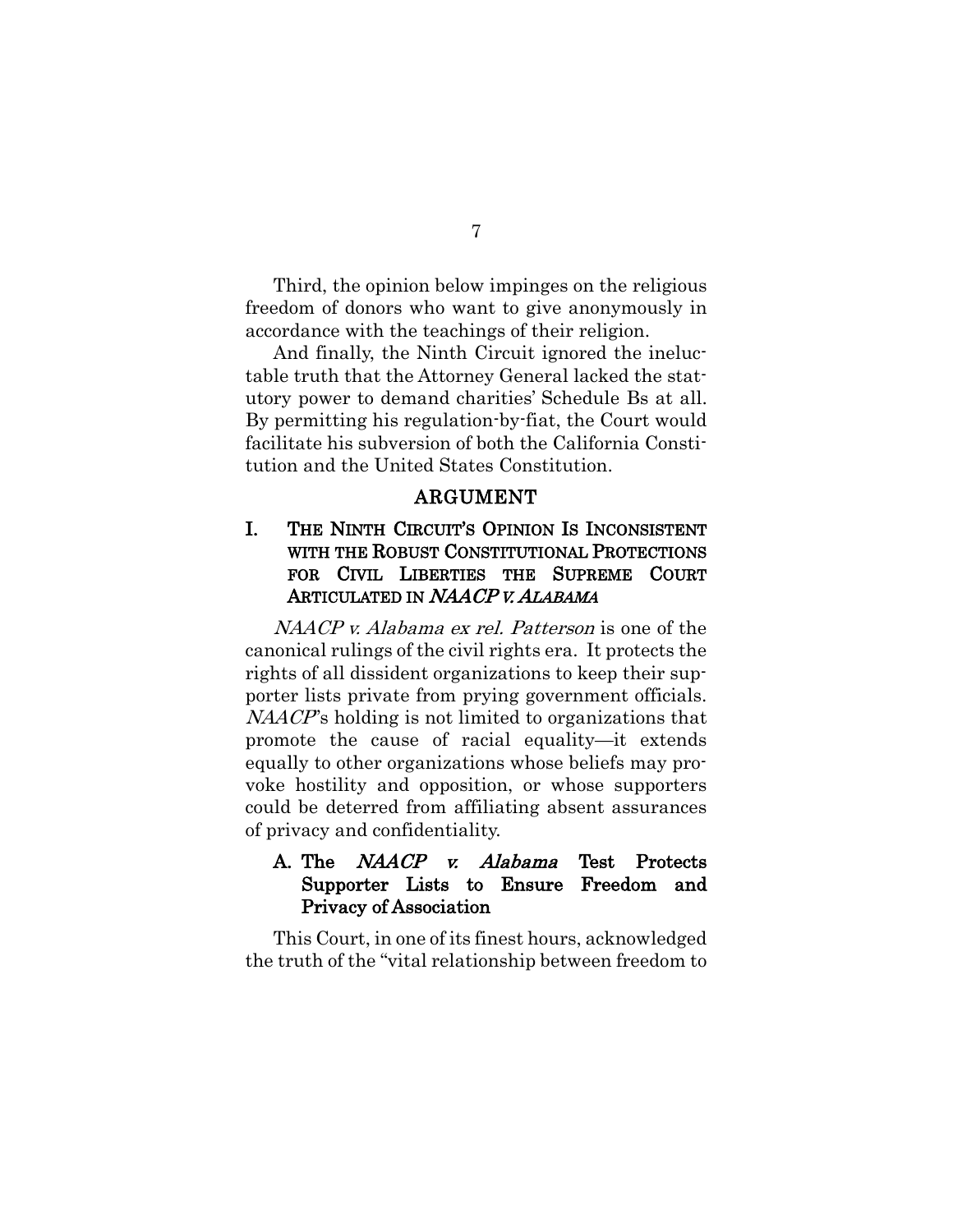associate and privacy in one's associations." NAACP, 357 U.S. at 462. For the past 60 years, this Court has recognized that the "[i]nviolability of privacy in group association may in many circumstances be indispensable to preservation of freedom of association, particularly where a group espouses dissident beliefs." Id.

In analyzing the Alabama state attorney general's demand for NAACP's member list, the Court applied a straightforward test that asks whether an organization's members have previously encountered "public hostility" when their membership was revealed. See id. at 462–63. If so, then Alabama must show that disclosure has a "substantial bearing" on the State's asserted interest in obtaining the list of names. See id. at 464.

Under NAACP, if an organization shows that one or more of its supporters had encountered "economic reprisal, loss of employment, threat of physical coercion, and other manifestations of public hostility," that alone was enough to establish that disclosing the supporter lists to the state "may induce members to withdraw from the Association and dissuade others from joining it." Id. at 463. As the Court explained:

Petitioner has made an uncontroverted showing that on past occasions revelation of the identity of its rank-and-file members has exposed these members to economic reprisal, loss of employment, threat of physical coercion, and other manifestations of public hostility. Under these circumstances, we think it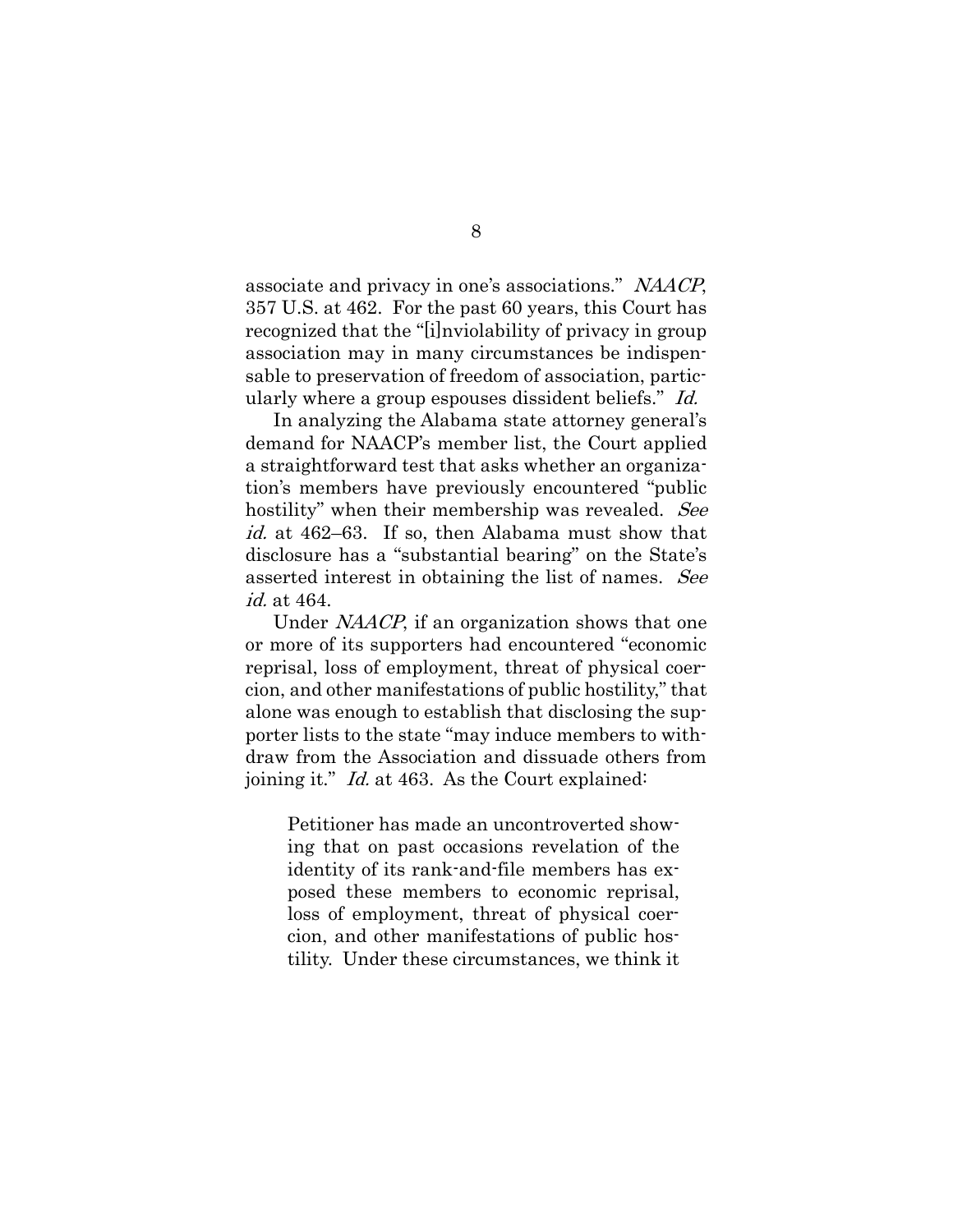apparent that compelled disclosure of petitioner's Alabama membership is likely to affect adversely the ability of petitioner and its members to pursue their collective effort to foster beliefs which they admittedly have the right to advocate, in that it may induce members to withdraw from the Association and dissuade others from joining it because of fear of exposure of their beliefs shown through their associations and of the consequences of this exposure.

Id. at 462–63. Under this approach, an organization needs only to present evidence of past hostility encountered by its known supporters or affiliates on account of their relationship with the organization. That by itself shows that disclosure will burden the organization's First Amendment rights, and that showing then requires the state to demonstrate that the forced disclosure of these names will have a "substantial bearing" on whatever interest the state asserts.

### <span id="page-14-0"></span>B. The Ninth Circuit's "Exacting Scrutiny" Standard Is Inconsistent with NAACP and Constitutionally Incorrect

The most striking aspect of the Ninth Circuit's "exacting scrutiny" standard is how little resemblance it bears to the Supreme Court's approach in NAACP—a case that the court barely mentioned.

The Ninth Circuit held that it was not enough for the plaintiffs to show that others had previously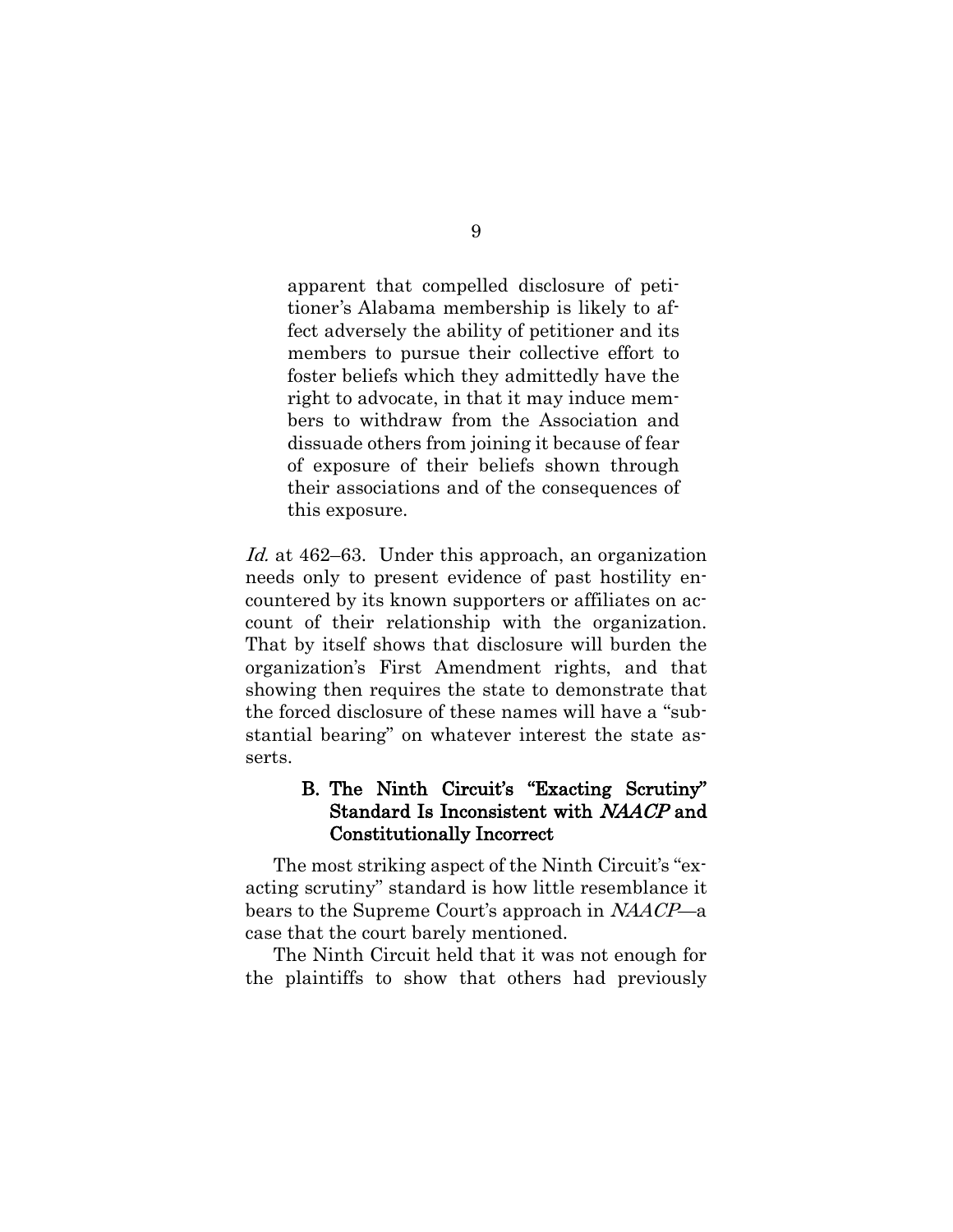threatened and harassed their supporters and affiliates—even though the plaintiffs had produced extensive evidence of this in the trial court. See Ams. for Prosperity Found. (AFPF) v. Becerra, 903 F.3d 1000, 1015–17 (Sept. 11, 2018); see also id. at 1017 (acknowledging that "this evidence plainly shows at least the possibility that the plaintiffs' Schedule B contributors would face threats, harassment or reprisals if their information were to become public.") (emphasis in original). Instead, the court held that the plaintiffs must also show a "reasonable probability" that the Attorney General would somehow disclose the plaintiffs' Schedule B contributors to the public. See id. at 1015. NAACP imposed no such requirement. The mere fact that the NAACP's supporter list would be in the hands of government officials was enough to establish a chilling effect that "may induce members to withdraw" or "dissuade others from joining." NAACP, 357 U.S. at 463. The probability or likelihood of public disclosure played no role in NAACP 's First Amendment analysis.

And the *NAACP* Court was correct to downplay the question of public disclosure. In contrast, the Ninth Circuit was wrong to require the plaintiffs to show a "reasonable probability" that the Attorney General would disclose their Schedule B contributors to the public. To begin, the risk of future disclosure is impossible to quantify, even though everyone agrees there is some risk of disclosure. See AFPF, 903 F.3d at 1018 ("Nothing is perfectly secure on the internet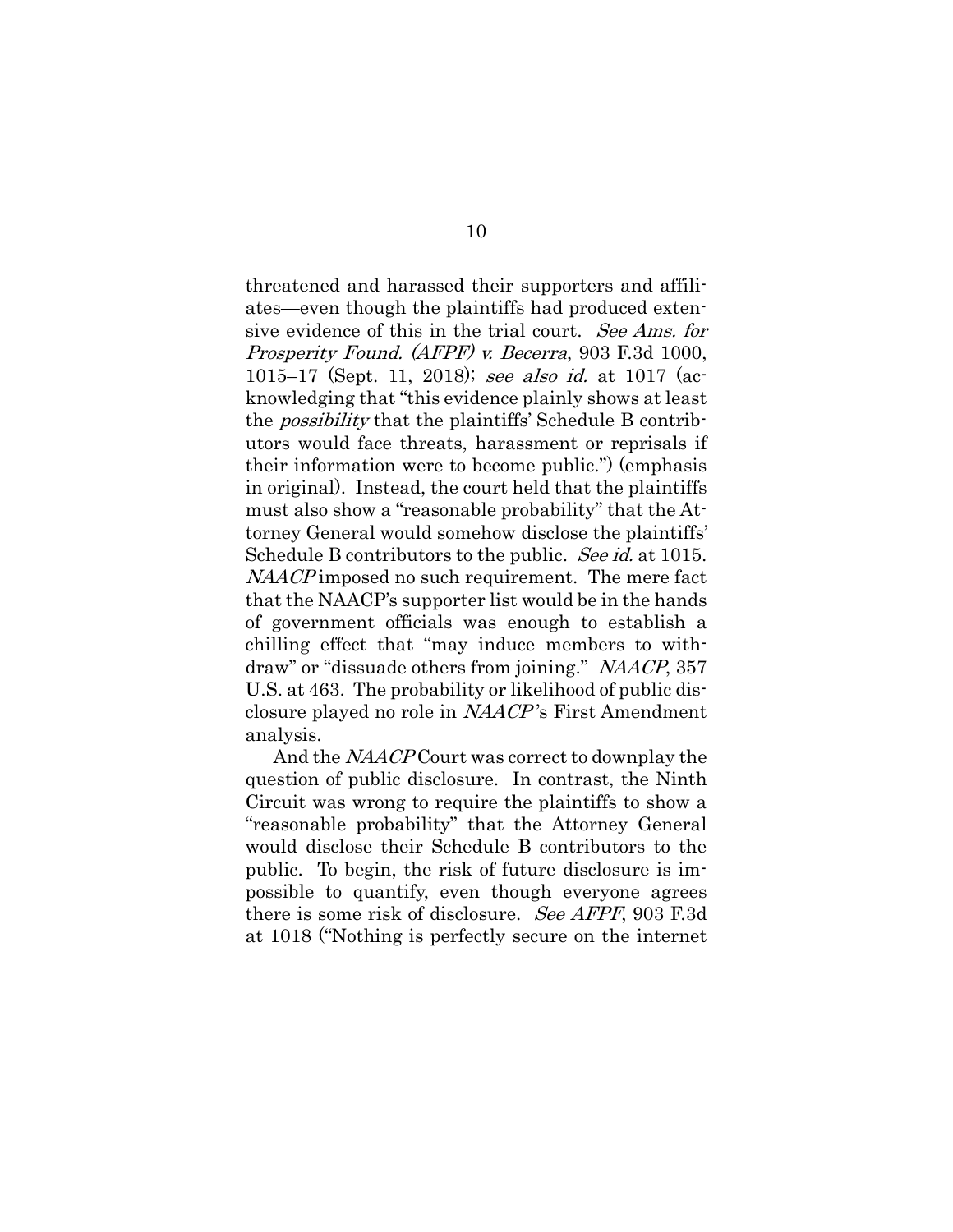in 2018."); *id.* at 1019 ("There is always a risk somebody in the Attorney General's office will let confidential information slip notwithstanding an express prohibition.") (quoting *Citizens United*, 882 F.3d at 384) (internal quotations omitted). So how is a judge—or litigant—supposed to determine when the risk of public disclosure is so great as to become a "reasonable" probability? And how is a plaintiff supposed to demonstrate a "reasonable probability" of public disclosure?

More importantly, *any* chance of public disclosure is enough to deter some individuals at the margin from joining or donating to dissident organizations. Deterrence depends entirely on an individual's personal situation and personal considerations.[2](#page-16-0) Someone whose circumstances leaves him particularly vulnerable to public disclosure—or who is dependent on the state and therefore worries about retaliation from hostile state officials even absent public disclosure will be dissuaded from joining or donating, notwithstanding that the probability of disclosure may be small. This marginal chilling effect is alone enough to substantially burden the First Amendment rights of organizations and their supporters.

<span id="page-16-0"></span><sup>&</sup>lt;sup>2</sup> See Harold J. Brumm and Dale O. Cloninger, Perceived Risk of Punishment and the Commission of Homicides: A Covariance Structure Analysis, 31 J. Econ. Behavior & Org. 1 (1996); Maynard L. Erickson, Jack P. Gibbs, and Gary F. Jensen, The Deterrence Doctrine and the Perceived Certainty of Legal Punishments, 42 Am. Soc. Rev. 305 (1977).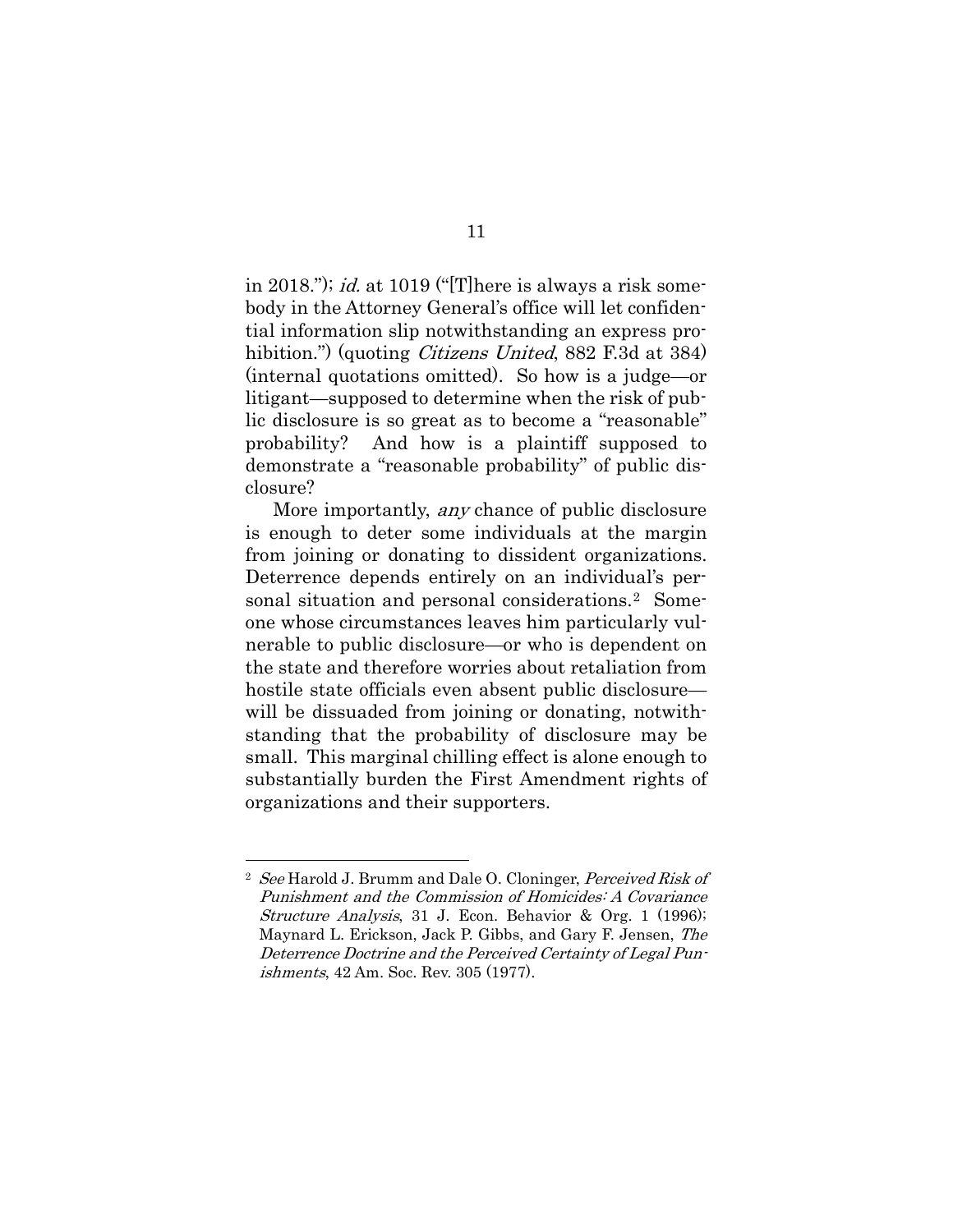A compelled disclosure regime produces this chilling effect whenever it demands a list from an entity. NAACP correctly declined to consider whether the Alabama Attorney General would actually disclose the NAACP's membership list to the public. Instead, the mere demand for the list created the chilling effect that burdened the members' First Amendment rights. Thus, NAACP requires California to show that the compelled disclosure has a "substantial bearing" on the interests that it asserts, which it cannot do. *See NAACP*, 357 U.S. at 462–63; 464–65.

Attorney General Becerra's forced disclosure of supporters' lists cannot be justified by any state interest, much less a substantial one. Schedule B will not ferret-out fraud. Top association supporters—reported on Schedule B by the nonprofit itself—are the most capable of monitoring their association's management and the *least* likely to disapprove of it. Moreover, any association supporter, whether listed on Schedule B or not, may freely choose to cooperate with the Attorney General to investigate an association's alleged fraud. Indeed, given that less than 1% of investigations of charities implicate Schedule B, it is fair to question Attorney General Becerra's true motives in casting such a wide, First Amendmentchilling net[.3](#page-17-0)

<span id="page-17-0"></span><sup>3</sup> See AFPF Pet. for Writ of Cert., at 13 ("[L]ess than 1% (5 out of 540) of the Attorney General's investigations of charities over the past ten years had even implicated Schedule B, and,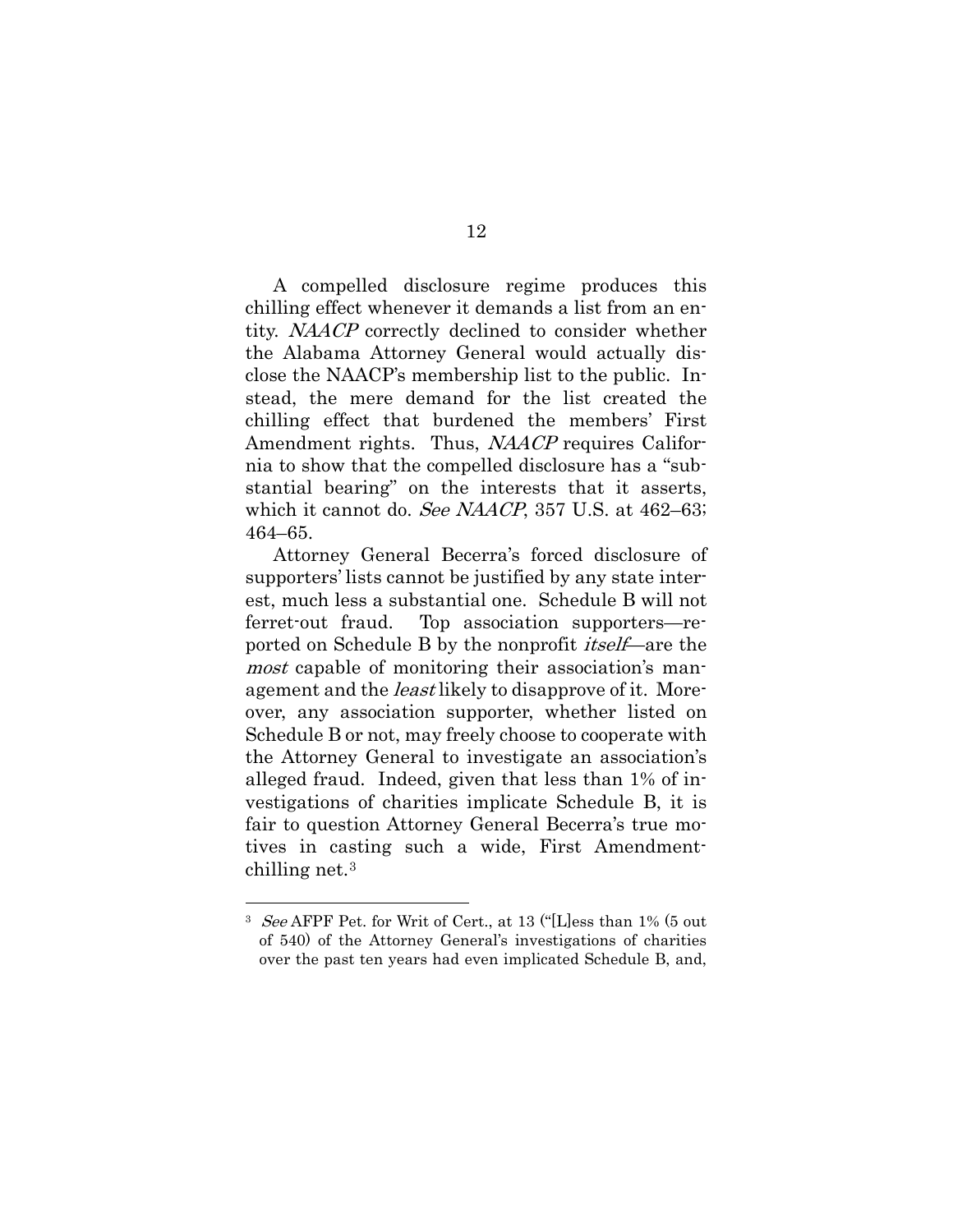### <span id="page-18-0"></span>C. NAACP 's Holding and Analysis Apply to All Circumstances of Potential Retribution for Exercising Freedom of Association

The Ninth Circuit diluted the protections established in NAACP by engaging in two specious doctrinal maneuvers. The first of these maneuvers has already been explained in the plaintiffs' Petitions: The court relied on cases involving compelled disclosures in election law, where the Supreme Court has established a far more forgiving standard of review than the rigorous standard that governs non-election cases such as NAACP and this one. See Ams. for Prosperity Found. (AFPF) Pet. for Writ of Cert., at 2–3 (Aug. 26, 2019).

But the Ninth Circuit's second maneuver is more subtle and more pernicious. The opinion—like the Second Circuit's in *Citizens United v. Schneiderman* attempted to limit the holding of NAACP to situations in which an organization's supporters would face violent retaliation if their affiliations were disclosed. The Second Circuit, for example, tried to distinguish NAACP as follows:

NAACP members rightly feared violent retaliation from white supremacists for their membership in an organization then actively

even in those five investigations, the investigators were able to obtain the pertinent Schedule B information from other sources.").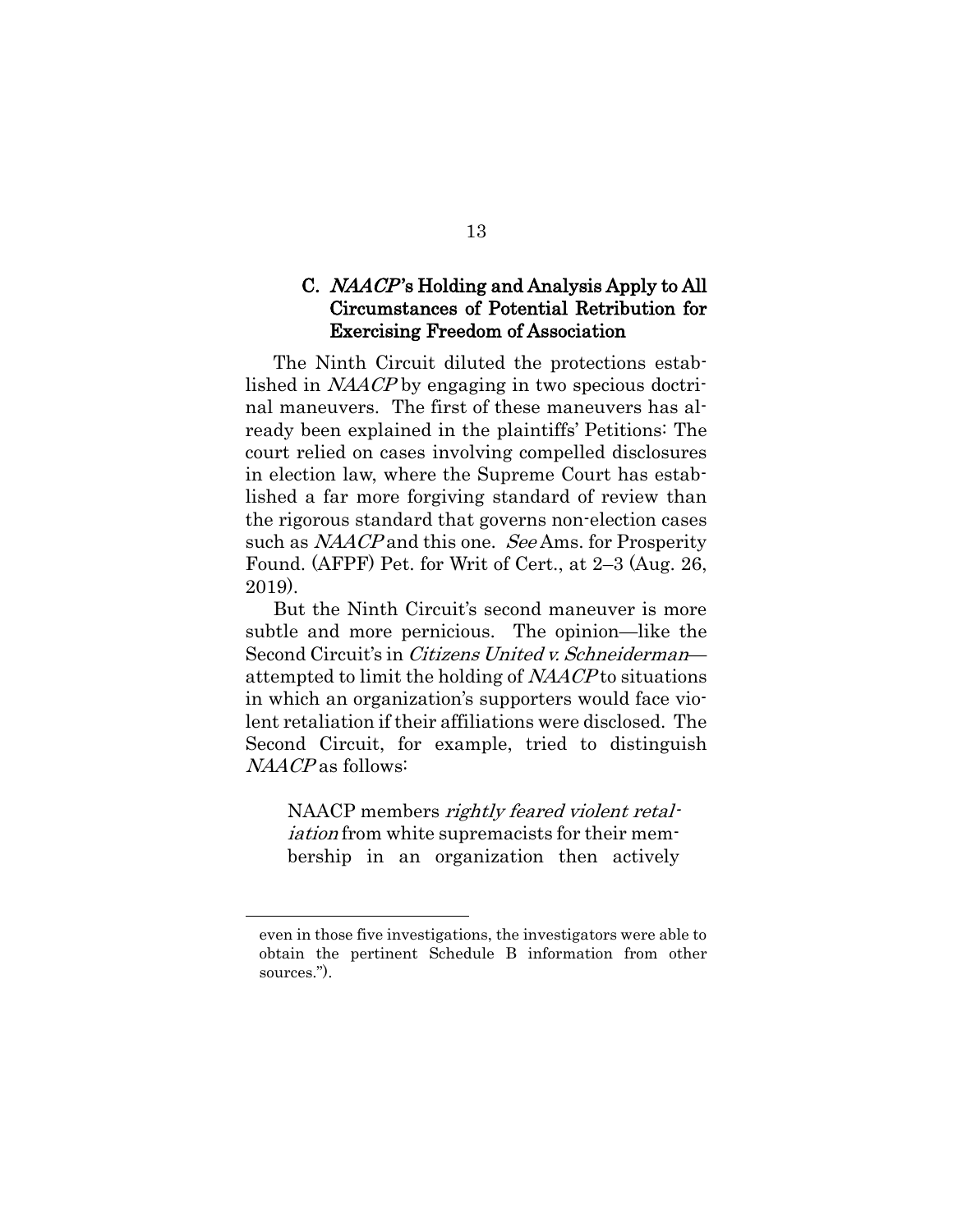fighting to overthrow Jim Crow. Ample evidence of past retaliation and threats had been presented to the Court. Requiring the NAACP to turn over its member list to a state government that would very likely make that information available to violent white supremacist organizations, the Court concluded, would reasonably prevent at least some of those members from engaging in further speech and/or association.

Citizens United, 882 F.3d at 381 (emphasis added) (internal citations omitted). Later in the opinion, the Second Circuit again attempted to distinguish NAACP by observing that civil rights activists had encountered not merely hostility but violent retribution:

In *NAACP*, the Court was presented ... with "an uncontroverted showing that on past occasions revelation of the identity of its rank-andfile members has exposed those members to economic reprisal, loss of employment, [and] threat of physical coercion," and it was well known at the time that civil rights activists in Alabama and elsewhere had been beaten and/or killed.

Id. at 385 (emphasis added). The Ninth Circuit's panel opinion likewise distinguished NAACP in a footnote by quoting this exact passage from *Citizens* United. See AFPF, 903 F.3d at 1014–15 & n.5.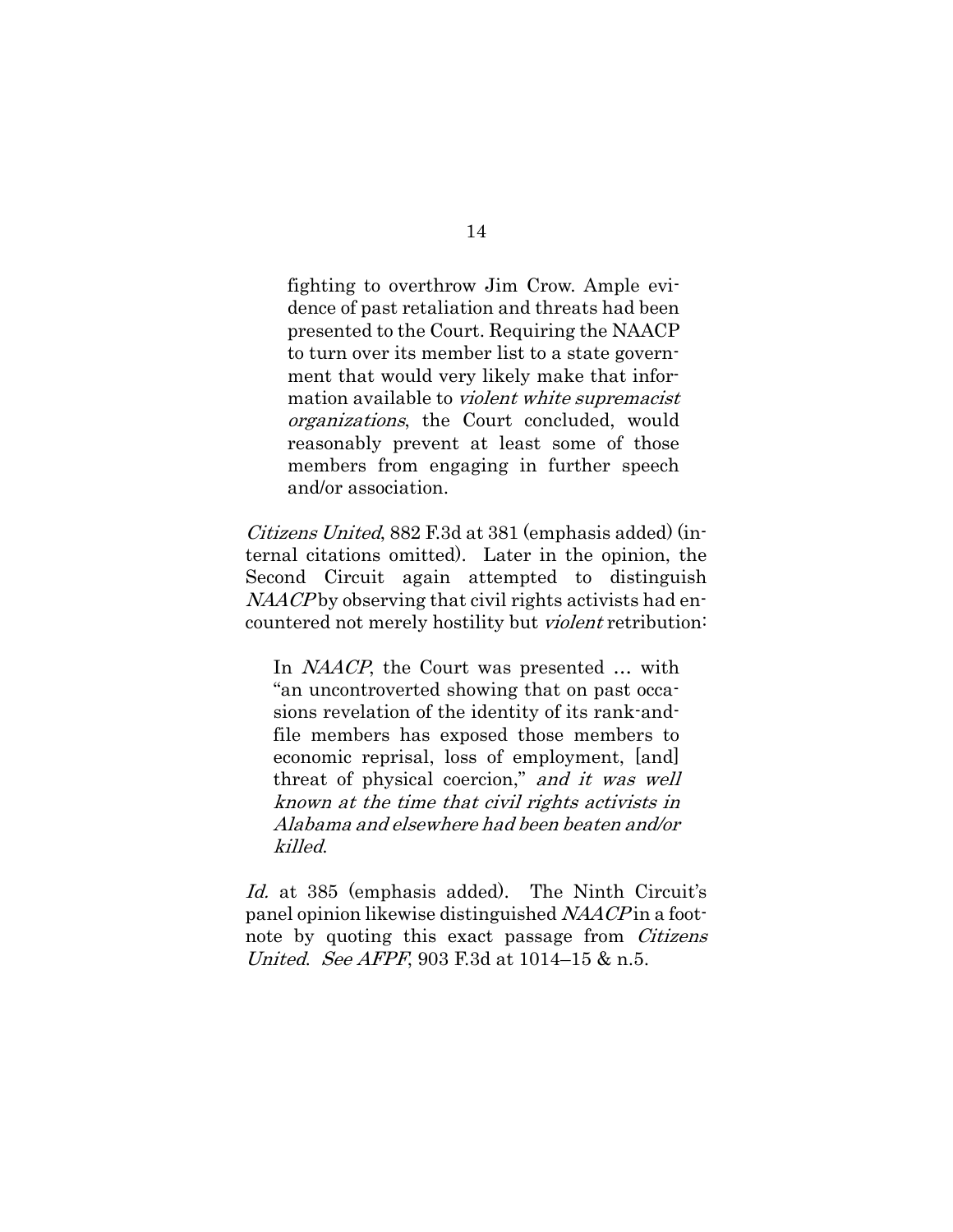NAACP, however, never limits its holding to situations in which an organization's supporters are subjected to physical violence. Quite the opposite, the Supreme Court said that the NAACP:

made an uncontroverted showing that on past occasions revelation of the identity of its rankand-file members has exposed these members to economic reprisal, loss of employment, threat of physical coercion, and other manifestations of public hostility.

NAACP, 357 U.S. at 462 (emphasis added). Then it said that this evidence—which included non-violent forms of retribution—showed that disclosure of the supporter list:

may induce members to withdraw from the Association and dissuade others from joining it because of fear of exposure of their beliefs shown through their associations and of the consequences of this exposure.

Id. at 463. Nowhere does the Court's opinion mention or acknowledge the previous acts of violence committed against civil rights activists—let alone imply that its holding was predicated on these past acts of violence or threats of future violence.

Non-violent harassment is as capable of chilling First Amendment freedoms as physical force. Indeed, as Attorney General Becerra full well knows, activists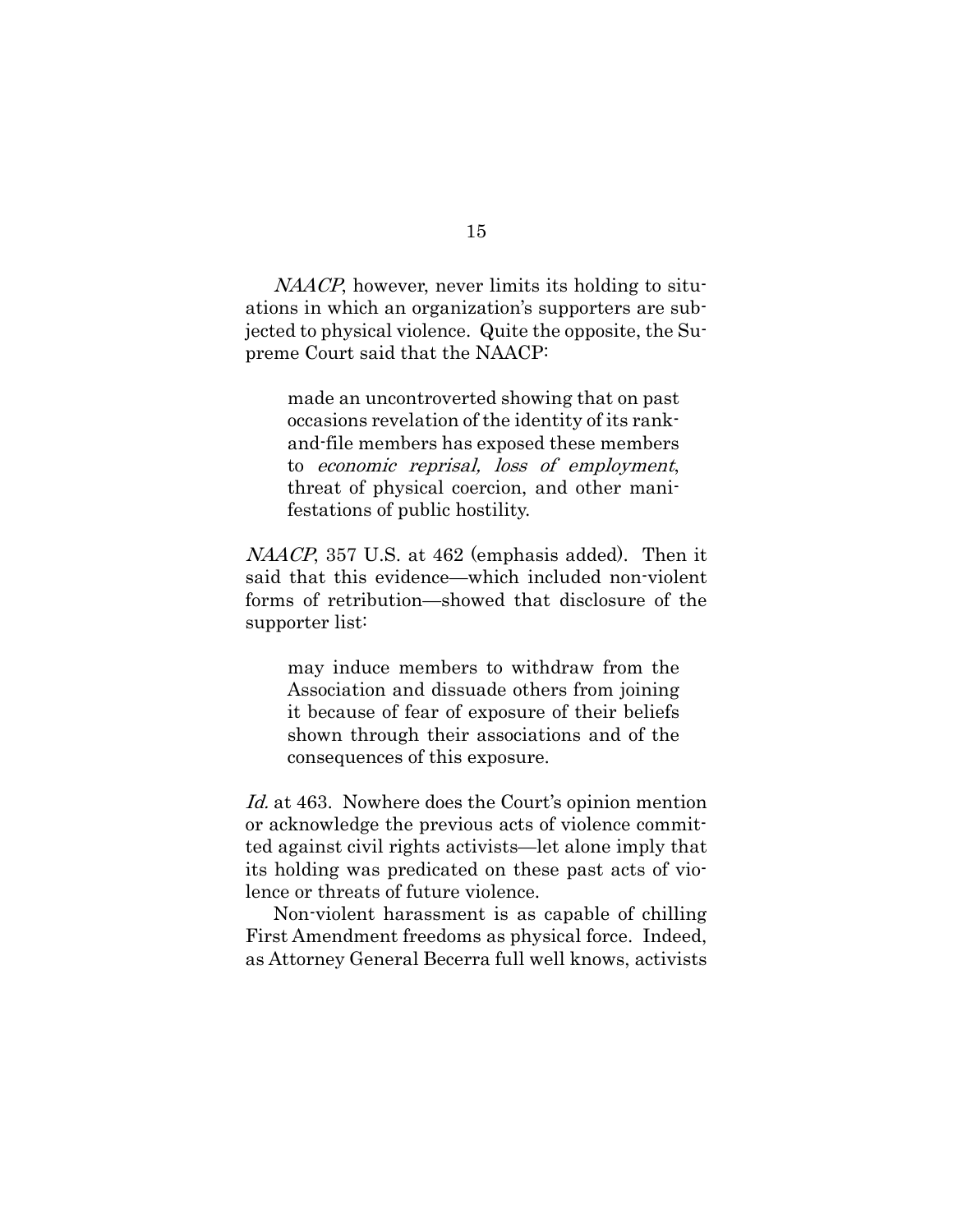who support same-sex marriage targeted the former CEO of Mozilla and forced him to resign his job after discovering that he had donated \$1,000 to California Proposition 8.[4](#page-21-0) Activists likewise targeted the Artistic Director of the California Musical Theater, who was forced to resign his job once his \$1,000 donation to Proposition 8 was publicly disclosed.<sup>5</sup> Notably, those reprisals came in response to donations to an initiative that the voters had *approved*.<sup>[6](#page-21-2)</sup>

Free speech and association are guaranteed by our Constitution without resort to prior proof of actual or threatened victimization. Donors to organizations that support unpopular causes are equally susceptible to non-violent bullying of this sort, and the fear of losing employment and business opportunities is no less menacing to First Amendment freedoms than the threat of physical violence.[7](#page-21-3) For the Ninth Circuit to

<span id="page-21-0"></span><sup>4</sup> See Nick Bilton and Noam Cohen, Mozilla's Chief Felled by View on Gay Unions, New York Times (April 3, 2014), available at https://nyti.ms/2zQ1vu0 (last visited on September 24, 2019).

<span id="page-21-1"></span><sup>5</sup> See https://www. wsj.com/articles/SB123033766467736451 (last visited on September 24, 2019).

<span id="page-21-2"></span><sup>&</sup>lt;sup>6</sup> See Chris Cillizza & Sean Sulivan, How Proposition 8 passed in California — and why it wouldn't today, Wash. Post, available at https://www.washingtonpost.com/news/thefix/wp/2013/03/26/how-proposition-8-passed-in-california-andwhy-it-wouldnt-today/ (last visited on September 24, 2019).

<span id="page-21-3"></span><sup>7</sup> Even if the Attorney General does not disclose the list, supporters may also reasonably fear loss of business opportunities caused by disclosure to the Attorney General. California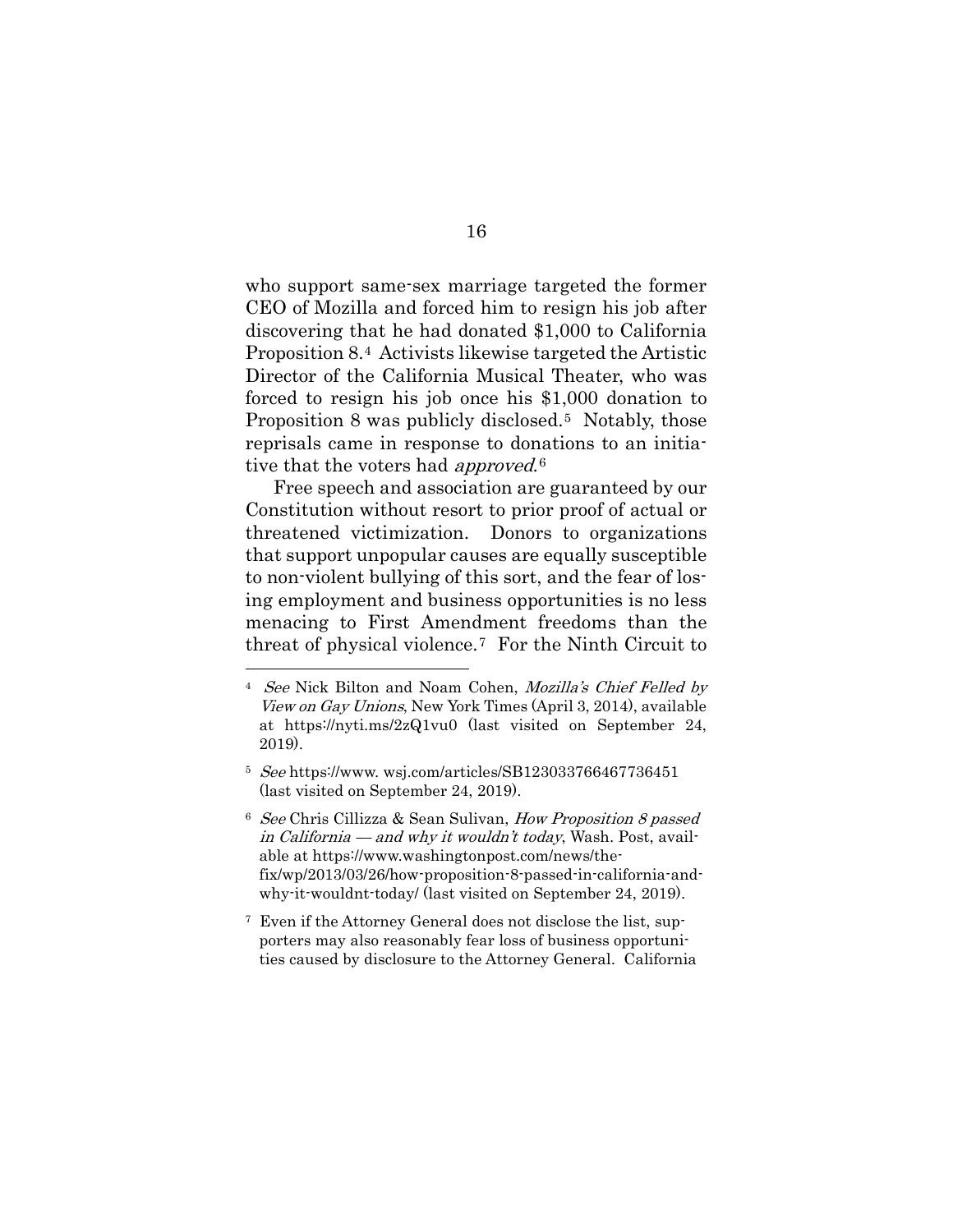make *NAACP*'s holding turn on the violence and brutality of white supremacists guts one of the canonical precedents of the civil rights era, converting it into a one-off holding that protects only those who can show that their physical safety would be endangered by disclosing their association with a dissident organization.[8](#page-22-0) Worse, it requires a speaker to invoke such a menacing scenario in order to protect the speaker's liberty of expression.

has been known to attempt to influence the internal politics of other states by prohibiting state employee travel to states that make policy choices that differ from California's. It is not much of a stretch to contemplate that the Attorney General and his successors may use supporter lists internally to the detriment of those supporters without their knowing the reason why they have lost business from the state, or why they have been targeted for regulatory mischief or perhaps even singled out for criminal investigations and prosecutions.

<span id="page-22-0"></span><sup>8</sup> That said, the threat to individuals of physical violence by today's extremists should not be discounted. Whether doxxing at the University of Texas (https://www.foxnews.com/media/texas-students-react-doxxing-threats-conservatives), SWATting in Wichita (https://www.nytimes.com/2018/11/13/us/barriss-swatting-wichita.html), Antifa at a Boston parade or ICE facilities (https://www.bostonherald.com/2019/09/01/call-antifa-what-they-are-domestic-terrorists/), a mob trying to break into a journalist's home (https://www.usatoday.com/story/news/politics/2018/11/08/mob-tucker-carlsons-home-antifa-break-doorchant-fox-host/1927868002/), or death threats against Covington students (https://www.thedailybeast.com/covingtoncatholic-students-claim-death-threats-after-dc-encounter), there are far too many examples of violence or threats of violence in an increasingly polarized society.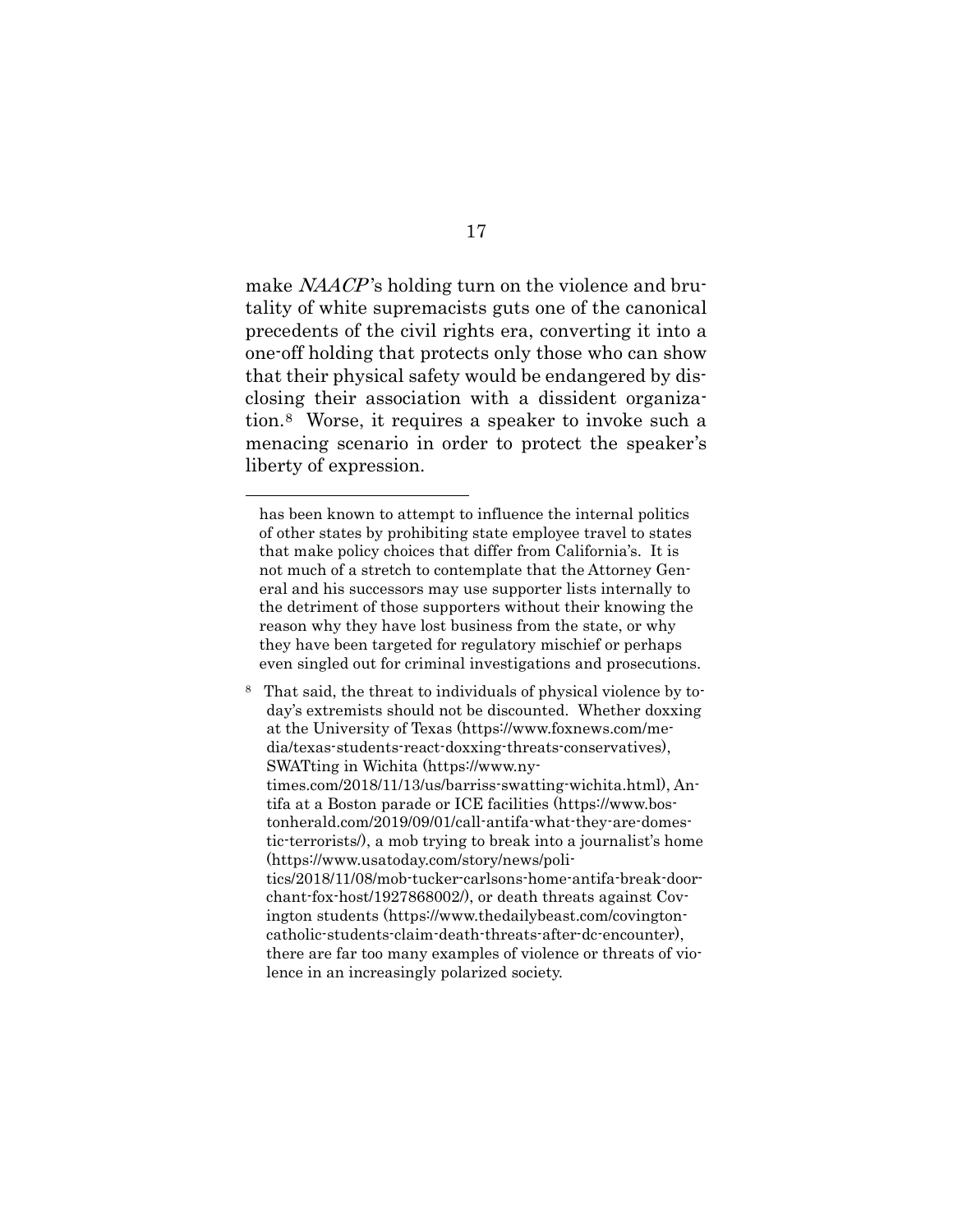The *AFPF* decision threatens the legacy of the civil rights movement by diluting the protections for associational freedom and privacy that the Supreme Court established in NAACP v. Alabama ex rel. Patterson, and by attempting to limit NAACP 's holding to situations involving the extraordinary acts of brutality that characterized the civil rights era. The Court should grant certiorari to reaffirm NAACP and apply its public hostility test to this case.

#### <span id="page-23-0"></span>II. THE NINTH CIRCUIT'S OPINION ERODES PROTECTIONS FOR MINORITY OPINIONS

The Constitution does much to protect the rights of political minorities, but many of those protections are under assault by forces that want to stamp out dissent and unpopular viewpoints. The Ninth Circuit's decision continues this trend of erosion of protections for minority opinions.

### <span id="page-23-1"></span>A. The Administrative State Has Gutted Much of the Constitution's Structural and Textual Protections for Minority Opinions

The Constitution's federalist structure is designed, in part, to preserve safe harbors where political minorities can thrive and even push back against a prevailing practice or ideology. See The Federalist No. 10 (James Madison).[9](#page-23-2) Its enumerated federal powers

<span id="page-23-2"></span><sup>&</sup>lt;sup>9</sup> "Either the existence of the same passion or interest in a majority at the same time must be prevented, or the majority, having such coexistent passion or interest, must be rendered,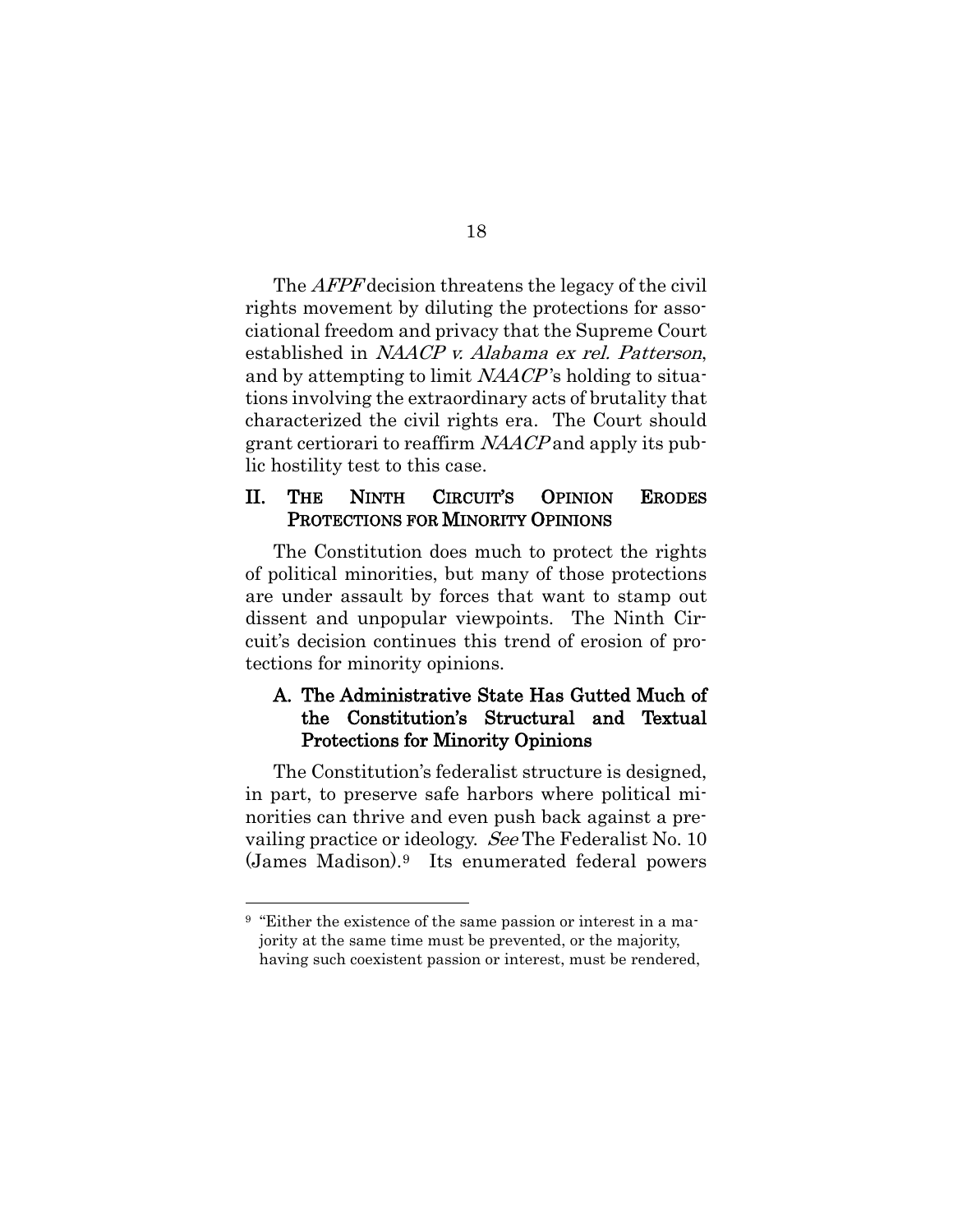provide additional safeguards. Article I, section 7, for example, prevents any bill from becoming law unless it obtains approval from three separate institutions the House, the Senate, and the President—or unless it secures a two-thirds override approval in both the House and Senate after a presidential veto. U.S. Const. art. I, § 7. This scheme of bicameral presentment to the chief executive is designed to force a deliberative process to reduce the threat that a majority could abuse its power or act arbitrarily. See Todd David Peterson, Procedural Checks: How the Constitution (and Congress) Control the Power of the Three Branches, 13 Duke J. Const. Law & Pub. Pol'y 209, 247–48 (2017).

National lawmaking by administrative agencies, however, has weakened the protections that federalism and Article I, section 7 confer on political minorities. In a world where bicameralism and presentment are respected, political minorities hold considerable power to block proposed legislation, which enables them to insist on compromise. Administrative lawmaking guts these protections by empowering federal agencies or, in this case, a state attorney general, to rule by unilateral decree.

<sup>(</sup>by their number and local situation, unable to concert and carry into effect schemes of oppression. \* \* \* A republic, by which I mean a government in which the scheme of representation takes place, opens a different prospect, and promises the cure for which we are seeking." The Federalist No. 10 (James Madison).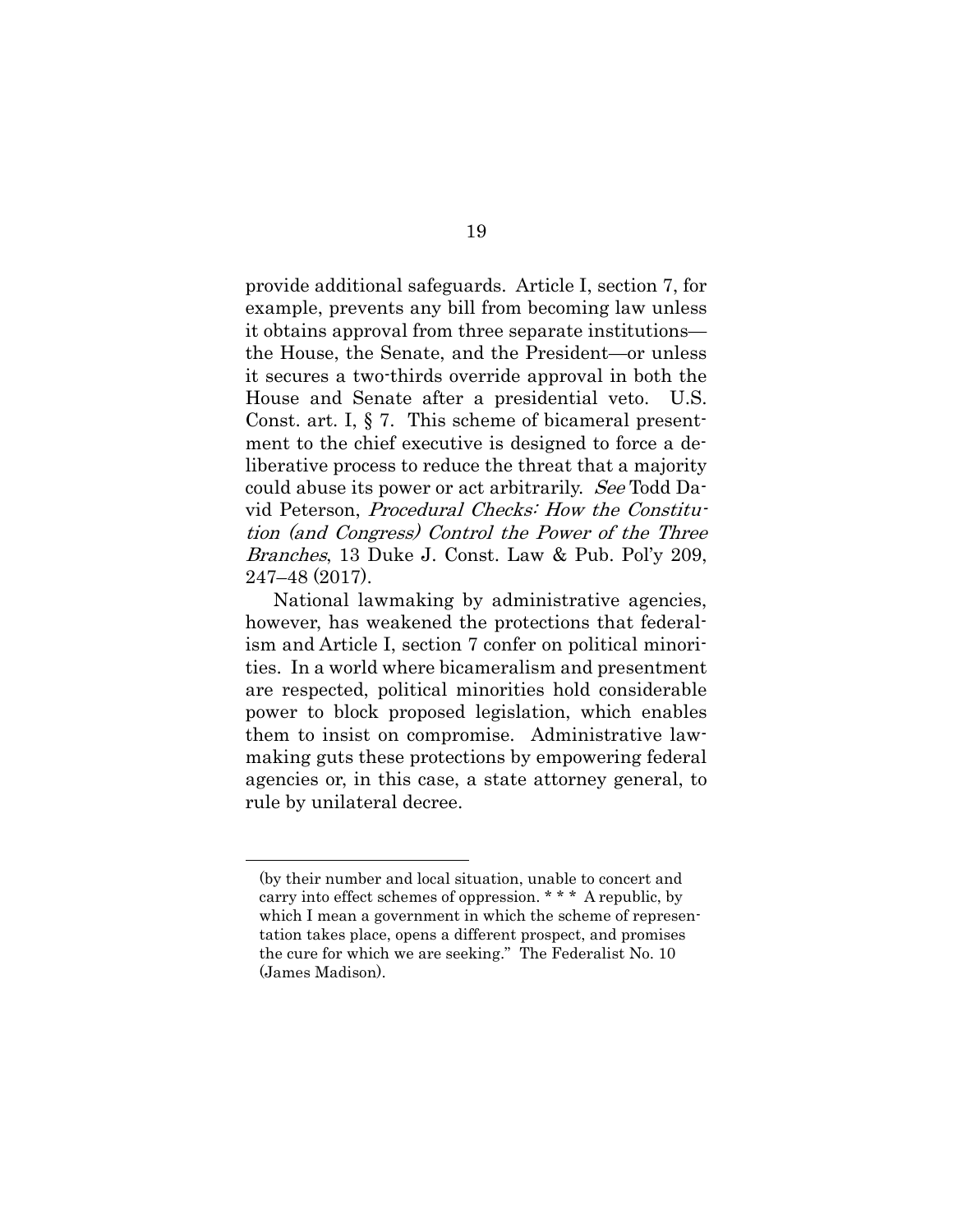#### <span id="page-25-0"></span>B. The Ninth Circuit's Opinion Jeopardizes Protections for Minority Opinions by Undermining First Amendment Civil Liberties

The First Amendment does more than simply protect dissident organizations from direct government coercion. It also stops government from enabling the bullying and intimidation wrought by private citizens against others who anonymously join together to express their unpopular views through an organization.

Bullying and intimidation were the principal concerns of this Court in NAACP. The NAACP Court acknowledged that supporters of dissident organizations are vulnerable to coercion and being silenced. The compelled disclosure of supporter names facilitates pressure from those who oppose the organization's views and who are determined to use social pressure or threats to stamp out opposing viewpoints. The very real danger today is that state compelled disclosure regimes can be combined with social media tools to coordinate unwarranted social pressure and threats against a dissident organization's supporters, creating the same one-two punch that so troubled the Supreme Court in NAACP. See NAACP, 357 U.S. at 462–64.

The ease with which information can now be shared—or hacked by malevolent individuals and foreign governments—makes compelled disclosures an even greater threat to First Amendment freedoms than they were at the time of NAACP v. Alabama. The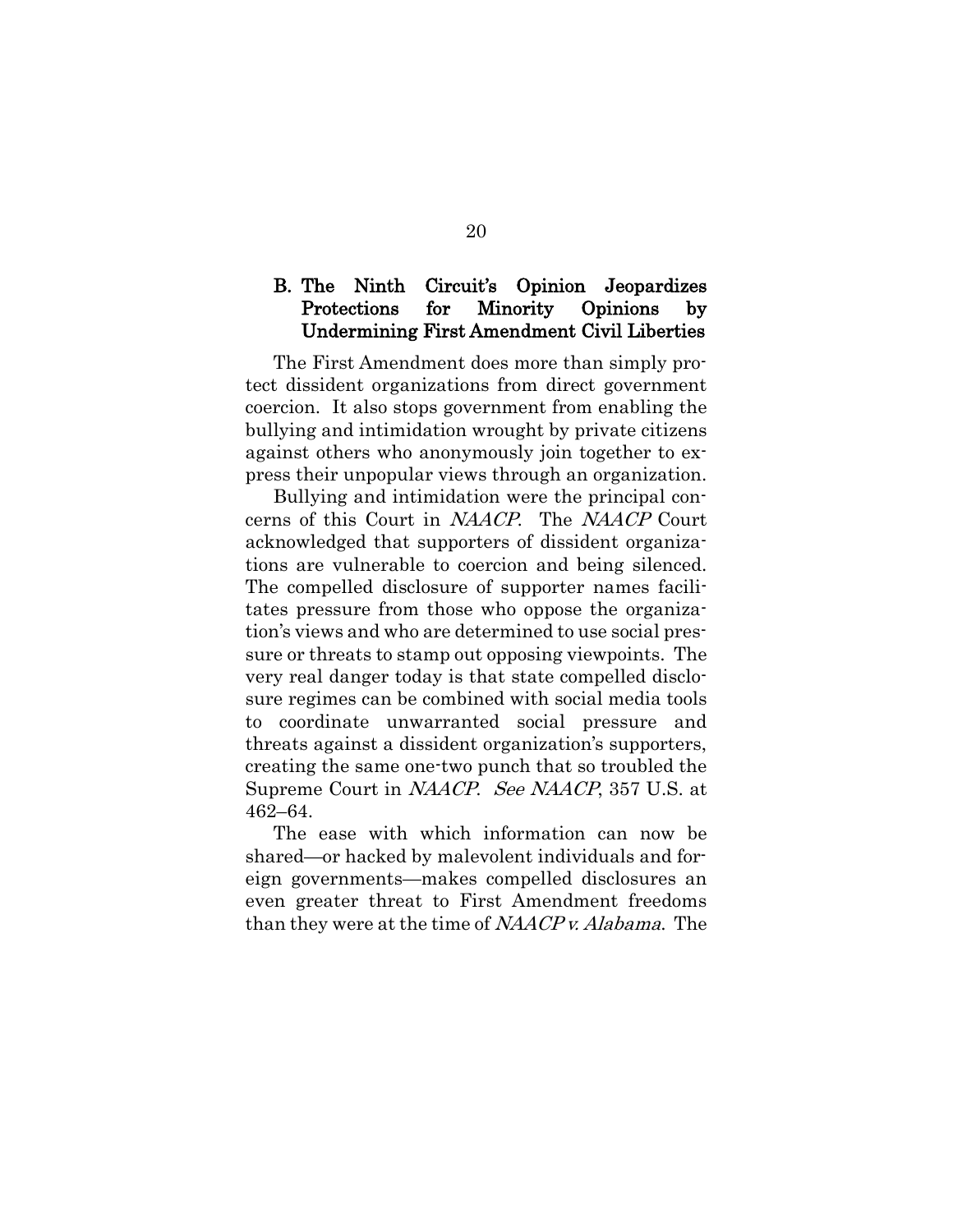Court should grant certiorari to reinvigorate constitutional protections for all opinions, regardless of viewpoint, including minority and unpopular opinions.

### <span id="page-26-0"></span>C. NAACP v. Alabama's Holding Should Be Reaffirmed to Restore Freedoms of Association and Speech

Those who hold unpopular minority viewpoints face physical, financial, and social threats that could destroy their lives and their families. The Supreme Court's approach to addressing this problem in NAACP v. Alabama ex rel. Patterson was to categorically prohibit Attorney General Patterson from acquiring NAACP's supporter lists. The Supreme Court thereby protected Americans from the associationchilling and speech-chilling effects of forced disclosure to government.

The Ninth Circuit takes the exact opposite approach to the problems faced by people who take unpopular positions. Its approach enables Attorney General Becerra to play upon popular hostility against minority opinion, so as to create fear among those who associate with unpopular views, thereby undermining their right of association and their freedom of speech—all contrary to the holding of NAACP. If anything, that precedent should be bolstered so that states cannot enlist private hostility to undermine minority opinion and freedom.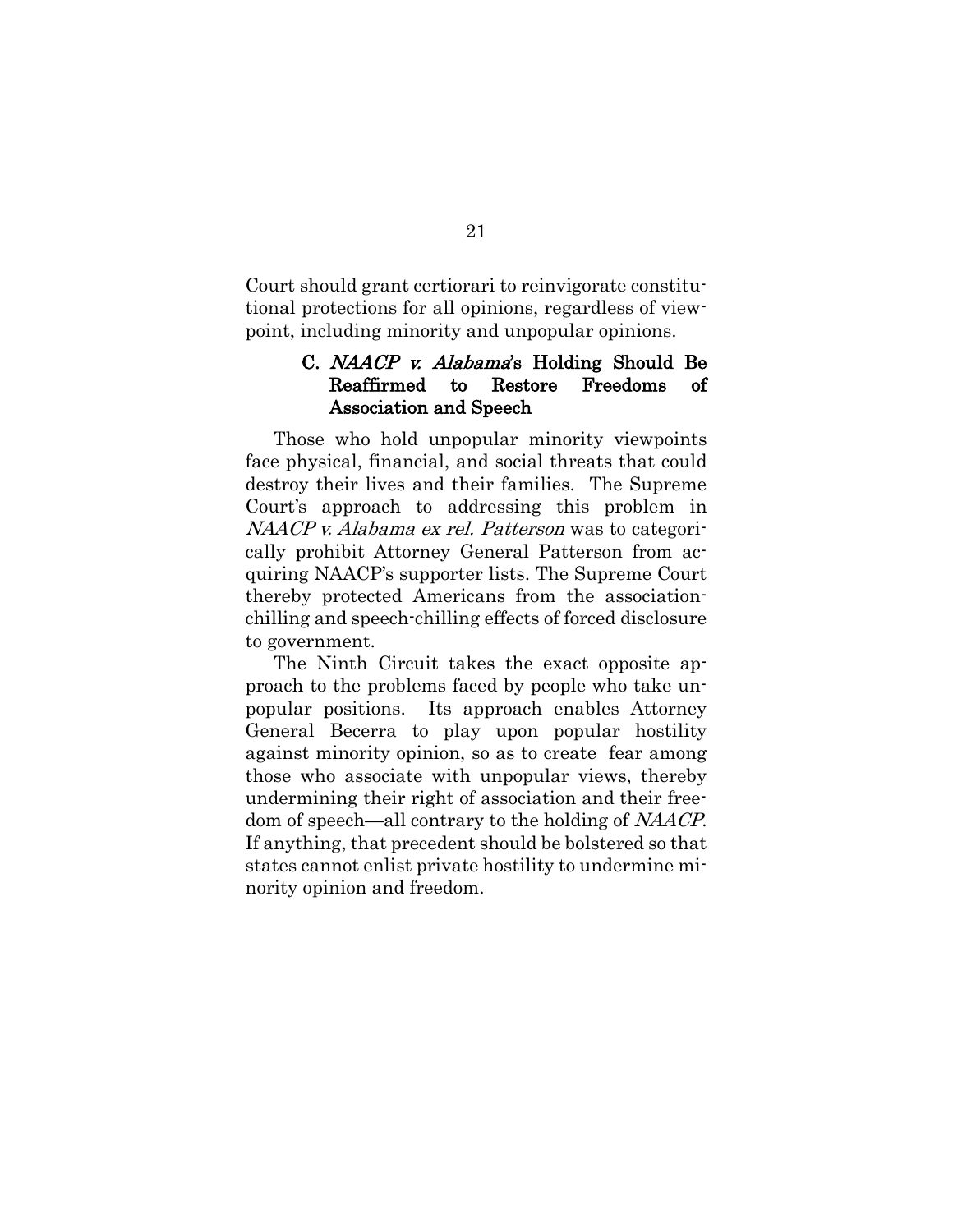### <span id="page-27-0"></span>III. THE NINTH CIRCUIT'S OPINION THREATENS THE RELIGIOUS FREEDOM OF THOSE WHO WISH TO PRACTICE ANONYMOUS CHARITABLE GIVING

A donor's need for anonymity may extend beyond the fear of intimidation or retaliation. For many donors, their desire to remain anonymous stems from a religious conviction that charitable giving should be done in secret. This desire can exist independently of whether the recipient of the charitable act is itself religious.

Christians quote Jesus as saying "when you give to the needy, do not announce it with trumpets" and "when you give to the needy, do not let your left hand know what your right hand is doing."[10](#page-27-1) Maimonides set forth eight levels of charity or "tzedakah," with two of the highest levels requiring anonymity.[11](#page-27-2)

Muslims quote the Quran as saying "[i]f you disclose your Sadaqaat [almsgiving], it is well; but if you conceal them and give them to the poor, that is better for you."[12](#page-27-3) In fact, one study found that anonymity

<span id="page-27-1"></span><sup>10</sup> Matthew 6:2–3.

<span id="page-27-2"></span><sup>11</sup> See Mishneh Torah, Gifts to the Poor 10:7–14, https://bit.ly/2lrqj71.

<span id="page-27-3"></span><sup>12</sup> Quran 2:271 (as transliterated by Zakat Foundation, https://www.zakat.org/en/giving-charity-secret-publicly/ (last visited September 24, 2019)).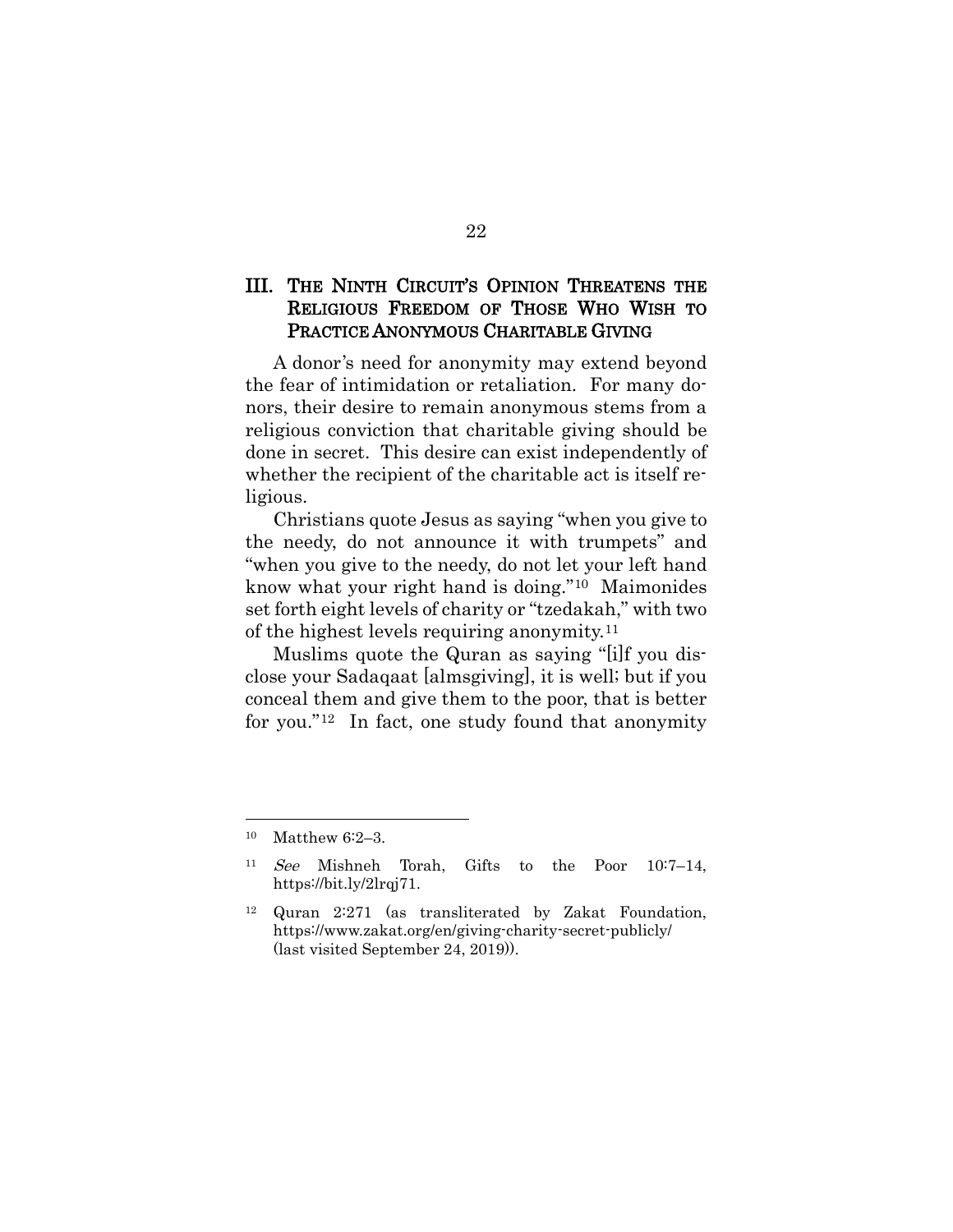significantly increased the number of donations from 59% to 77%.[13](#page-28-2)

The Ninth Circuit's decision makes anonymous giving impossible for adherents of at least three of the world's major religions—and this can deter their charitable giving by changing a crucial aspect of the charitable act, even if the donor has no fear of retribution. Thus, in addition to impacting religious liberty, forced disclosure can also reduce the total level of contributions nonprofit organizations receive.

#### <span id="page-28-0"></span>IV. THE CALIFORNIA ATTORNEY GENERAL LACKS THE AUTHORITY UNDER CALIFORNIA LAW TO DEMAND CHARITIES' IRS FORM 990 SCHEDULE BS

Not only does the Ninth Circuit's decision undo decades of hard-earned and long-standing civil rights precedent, the Attorney General's demand for every charity's Schedule B is also unlawful because the Attorney General lacks the legal authority to make law by fiat. Indeed, the Attorney General's decree violates the California Constitution's separation of powers.

### <span id="page-28-1"></span>A. The Attorney General Has Neither the Statutory Nor Regulatory Authority to Demand Charities' Form 990 Schedule Bs

Under the California State Constitution, the Attorney General is the chief law enforcement officer of the state, whose duty it is "to see that the laws of the State

<span id="page-28-2"></span><sup>&</sup>lt;sup>13</sup> See F. Lambarraa & G. Riener, On the Norms of Charitable Giving in Islam: Two Field Experiments in Morocco, 118 J. Econ. Behavior & Org. 69–84 (2015).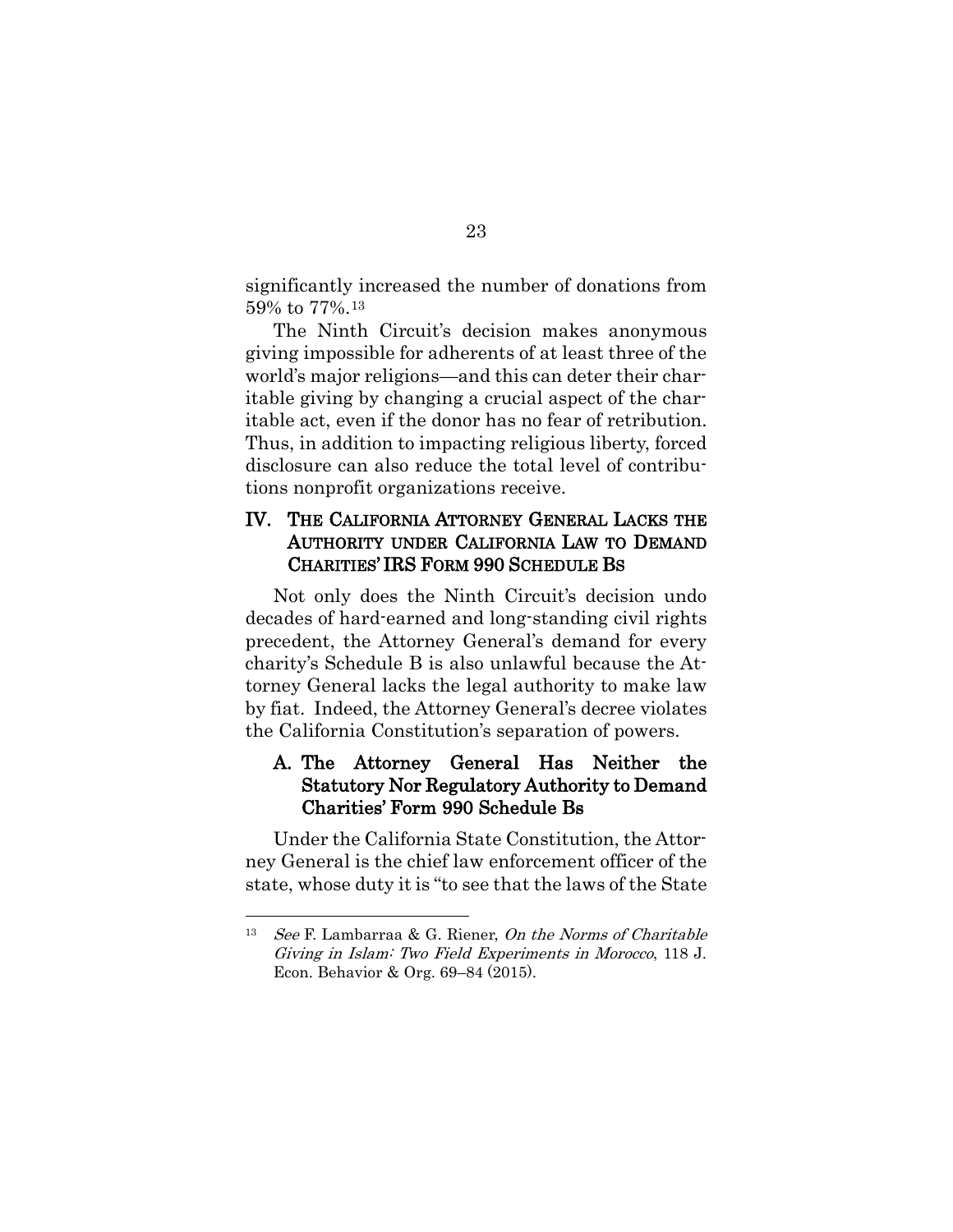are uniformly and adequately enforced." Cal. Const. art. V, § 13. The Attorney General has supervisory authority over state district attorneys and state law enforcement. Id.. No California law gives the Attorney General the power to demand IRS Form 990 Schedule B.

Additionally, even if the Schedule B demand were within the ambit of the Attorney General's constitutional or statutory power—which it is not—the only conceivable way the Attorney General could lawfully require Schedule B disclosure would be after following the process for promulgating regulations under California's Administrative Procedure Act (APA). Compliance with the APA is mandatory. See Armistead v. State Personnel Bd., 583 P.2d 744, 747 (Cal. 1978). And all regulations are subject to APA rulemaking. See Engelmann v. State Bd. of Educ., 2 Cal. App. 4th 47, 55 (1991). See also Cal. Gov't Code § 11340.5(a). As the California Court of Appeal has explained, "if it looks like a regulation, reads like a regulation, and acts like a regulation, it will be treated as a regulation whether or not the agency in question so labeled it." State Water Res. Control Bd. v. Office of Admin. Law, 12 Cal. App. 4th 697, 702 (1993). Nevertheless, one state official has commanded "give me your Schedule Bs" without the citizens of California having any opportunity to participate in making this regulation—a regulation that binds them under threat of penalty and deprives them of their civil liberties.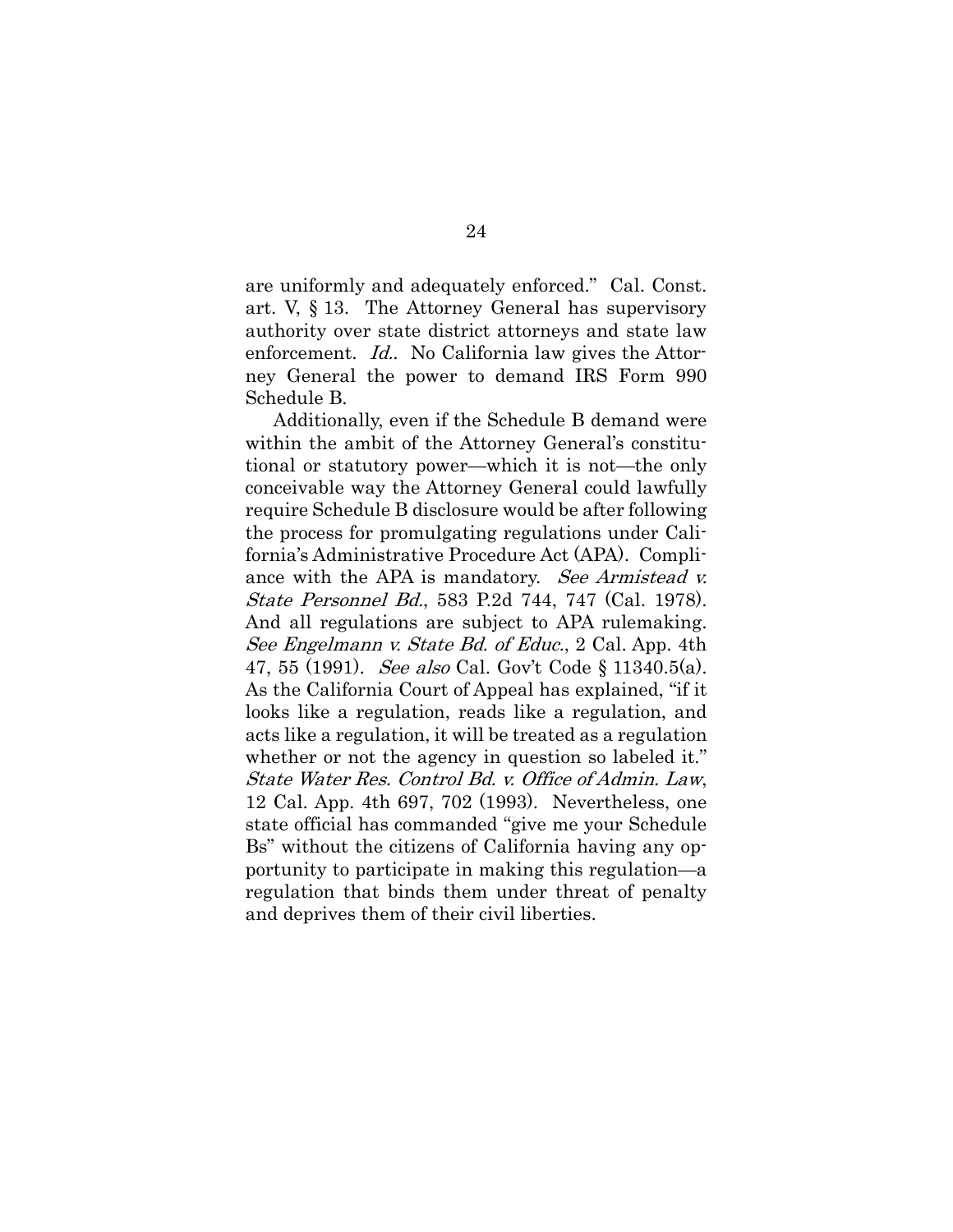#### <span id="page-30-0"></span>B. The Attorney General's Unlawful Demand Violates California's Separation of Powers Doctrine

The California Constitution divides state government powers among the legislative, executive, and judicial branches. Cal. Const. art. III, § 3. A branch may not exercise the power of another unless expressly permitted by the California Constitution. Id.. In some circumstances, an agency may lawfully determine whether the facts of a case bring it within the ambit of a rule or standard previously established by the Legislature, but it may never formulate legislative policy or make law. See Coastside Fishing Club v. Cal. Res. Agency, 158 Cal. App. 4th 1183, 1205 (2008). The key consideration is whether the administrator is complying with the "legislative will[,]" rather than his or her own. See id. Moreover, the California Legislature may not delegate its authority to make law, as this would result in an agency wielding unchecked power. See id.

In this case, the California Legislature has not delegated to the Attorney General—constitutionally or unconstitutionally—the authority to demand Schedule Bs from charities. The Attorney General took it upon himself to make California policy and law in this area. He usurped exclusive legislative prerogatives, and in doing so, violated the constitutional doctrine of separation of powers.